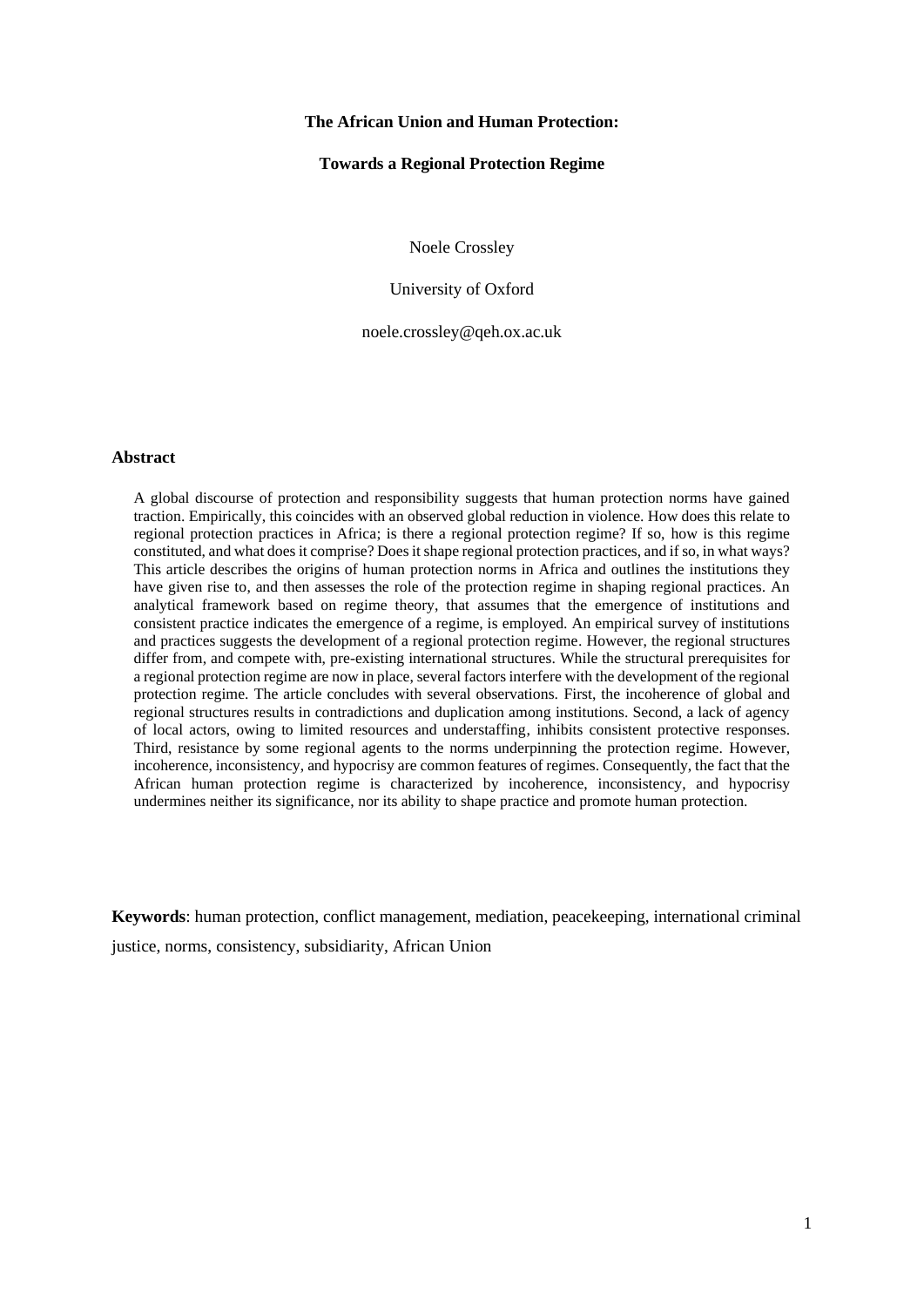## Introduction

There now exists a comprehensive international framework for preventing and managing conflict, preventing atrocities, mediating disputes, and prosecuting war crimes and crimes against humanity: an international regime, underpinned by interrelated clusters of protection norms that together constitute an "international human protection regime".<sup>1</sup> How, if at all, do these developments inform and shape conflict management and civilian protection in Africa? What, in turn, has been the influence of the regional protection regime internationally, where states of the Global North have been principal – if certainly not exclusive – norm propagators?<sup>2</sup> These questions are important because institutions, principles, and practices protecting populations from direct violence in armed conflict, as well as from the humanitarian consequences of conflict, can make a real difference to vulnerable populations. When these institutions function effectively, they help save lives, alleviate suffering, and contribute to resolving conflict. The emergence of a regional protection regime implies the institutionalization of human protection norms and practices. The formation of a regional protection regime – if this could be ascertained empirically – would signal a trajectory towards better provision of protection to vulnerable populations, and consequently, towards improved humanitarian outcomes.

There is now a rich body of literature assessing the success of the African Union and other regional organizations in contributing to conflict management and human protection objectives. Existing approaches have compared the success of the African Union (AU) with that of its predecessor organization, the Organization for African Unity (OAU); 3 surveyed the degree to which protection norms permeate legal and institutional structures of the AU;<sup>4</sup> compared the work of the AU with that of civilian protection approaches by other organizations (the United Nations);<sup>5</sup> and assessed the AU's work in the domain of peacekeeping,<sup>6</sup> sanctions and diplomacy,<sup>7</sup> and peacebuilding.<sup>8</sup> None of them have, as yet, employed regime theory as an analytical framework, or have systematically surveyed practices to ascertain the extent to which protection principles have begun to take root.9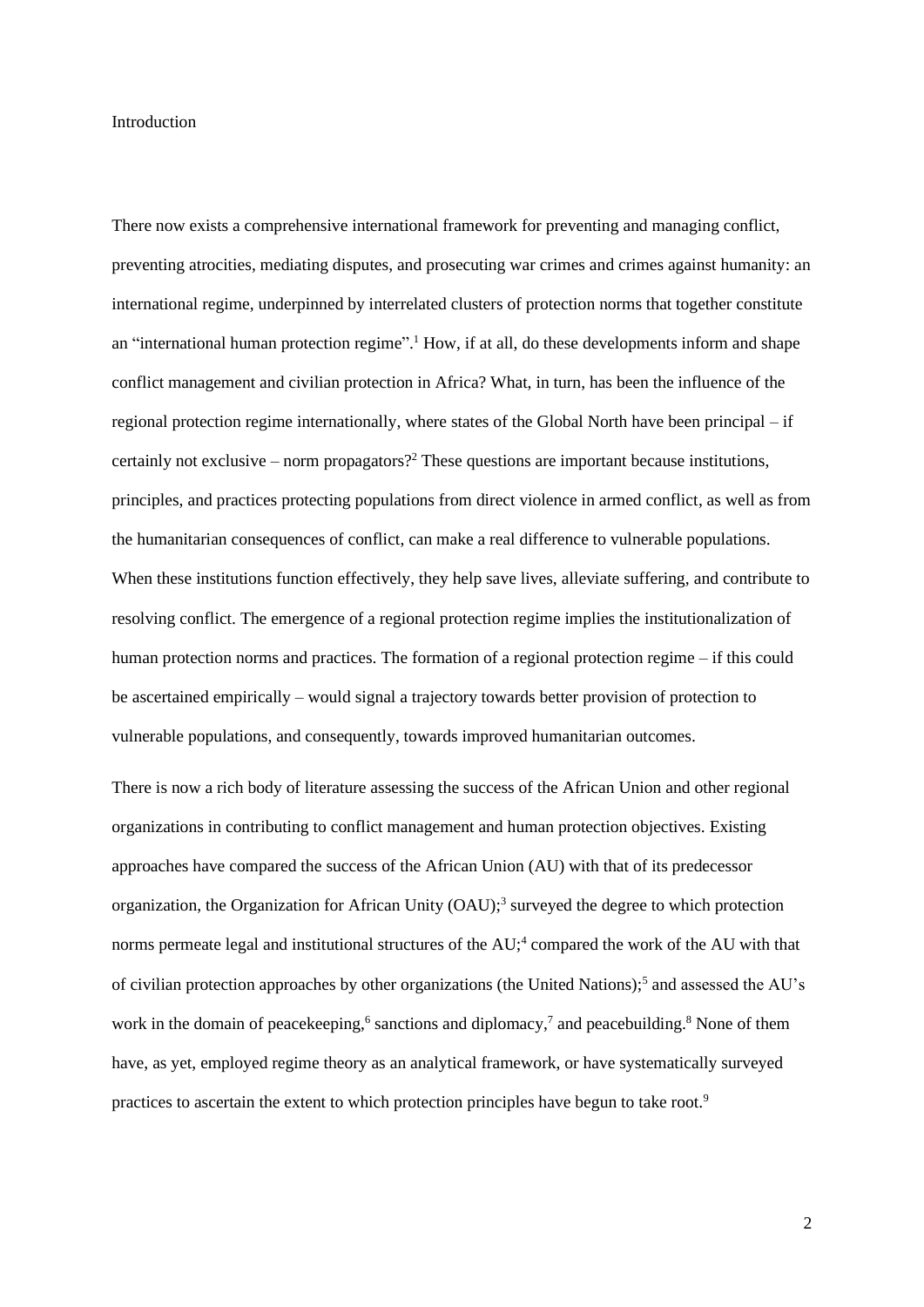Habitual, consistent practice is associated with norm consolidation.<sup>10</sup> Consequently, the emergence of institutions and practices clustered around several issue areas would suggest that human protection principles have gained traction. The rich constructivist literature in this area demonstrates how norms are "localized" at the regional level<sup>11</sup> and are given "meaning in use" locally through practice.<sup>12</sup> At the regional level, the number of institutions tasked with protection mandates has grown significantly over the past two decades, and the mandates of existing institutions have expanded and changed, suggesting that international human protection norms are beginning to shape expectations about appropriate responses to complex humanitarian emergencies. At the same time, regional and subregional organizations "have been criticized widely, and rightly so, for their inconsistencies … and uneven application of these norms".<sup>13</sup> Do regional practices, therefore, suggest that a regional protection regime is indeed emerging, and if so, how does it shape regional practices?

The article proceeds in three parts. The first part describes the origins of human protection norms in Africa. The regional protection regime was influenced by – and in turn has been an important driver of the development of – international human protection norms. The second part outlines the analytical framework, which draws on sociological accounts of organizational behaviour, and employs a governance perspective to outline the contours of the regime that comprises not just state actors, but a range of civil society actors that anchor and underpin the protection regime at the regional level. Part three then turns to the roles and responsibilities of these actors and outlines practices in three clusters of regional security governance: mediation and diplomacy, peacekeeping and humanitarian relief, and criminal justice – each of which constitute central pillars (preventive, responsive, and retributive/restorative, respectively) of the human protection regime.

The empirical data for these sections were collected through a combination of a review of the secondary literature and interviews. Interviews were conducted in Addis Ababa in July 2019. Snowball sampling was used to identify interviewees from a pool of experts from among practitioners and policymakers, including AU officials, national delegates, academics, and civil society representatives. The interviews were loosely structured but otherwise tailored to each interviewee. Informal participant observation, for example attendance at a meeting of the AU Peace and Security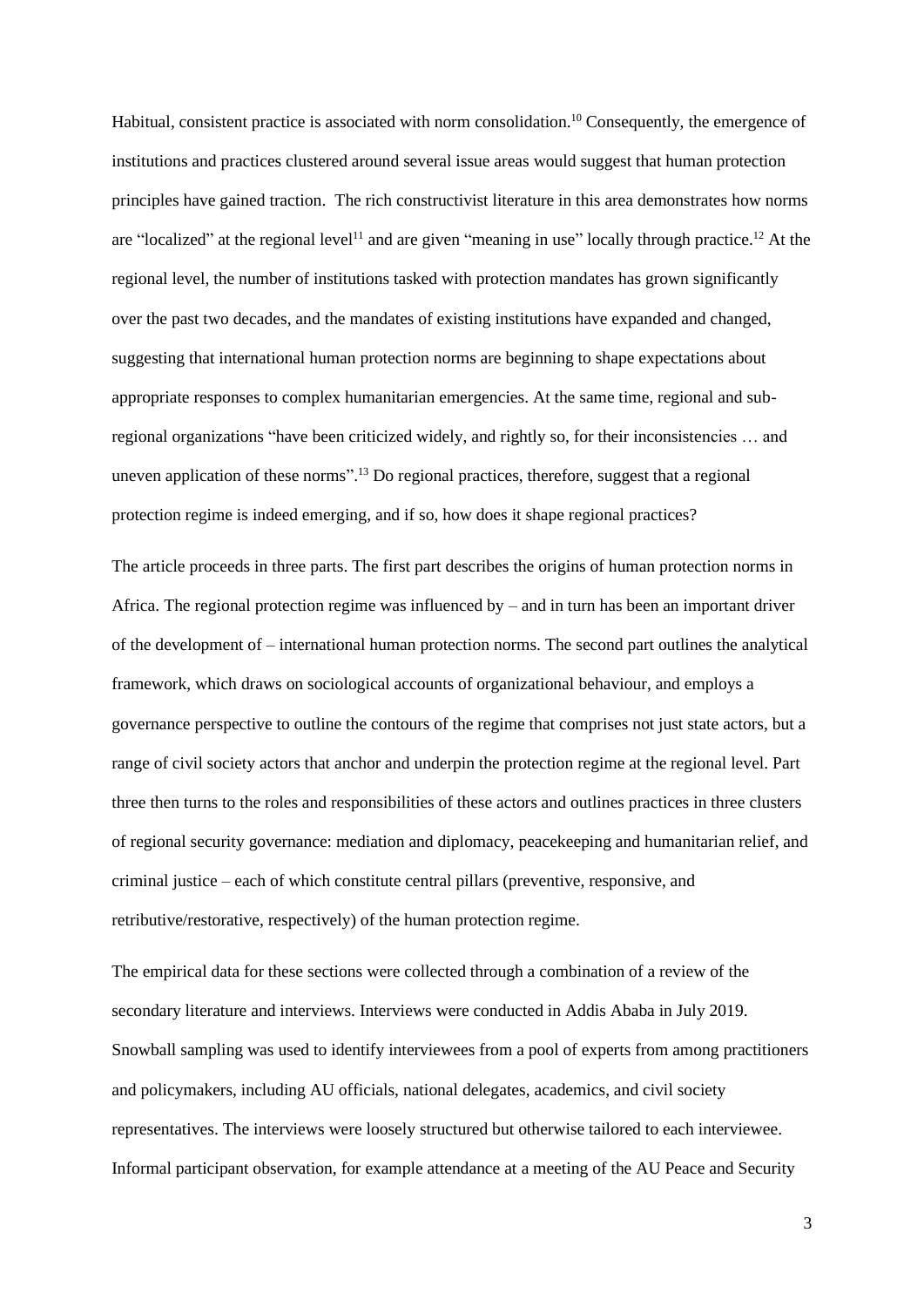Council, and conversations with individuals working at AU headquarters, in association with the AU, or otherwise informed of procedures and practices of the AU complemented the interviews. The formal interviews, in conjunction with informal meetings and participant observation, provided insight into the day to day practices of the bodies of the AU and the perceptions of a range of actors representing the institutions of the protection regime.

The article argues that regional human protection norms are indeed institutionalized to an advanced degree, and that regional practices are sufficiently consistent to condition collective expectations about appropriate responses in a range of crisis situations. However, several factors, as the discussion will show, undercut the agency of regional actors, and impede the ability of the regional protection regime to function effectively. Nevertheless, claims of the absence of regional agency are mistaken and on the whole, the empirical survey suggests that the trajectory is one towards a growing influence of the regional protection regime in coordinating human protection.

# *The origins of human protection in Africa*

The origins of the AU are to be found in pan-Africanism and the formation of the Organization of African Unity (OAU) in 1963. Much as the motive for the formation of the European Union was to build an institution that would make war among European states impossible<sup>14</sup> – regional integration was to make war among European states "not merely unthinkable, but materially impossible"<sup>15</sup> political independence was the defining ideational motive for the formation of the OAU: "We must unite in order to achieve the full liberation of our continent," Kwame Nkrumah, Ghana's first president, stated at the founding of the AU in Addis Ababa in 1963.<sup>16</sup> Protection was the raison d'être for the organization out of which the AU would later emerge – protection of individuals and groups not from state repression or internal conflict but the protection of individuals and states from the political violence and atrocities they had been subjected in the colonial era.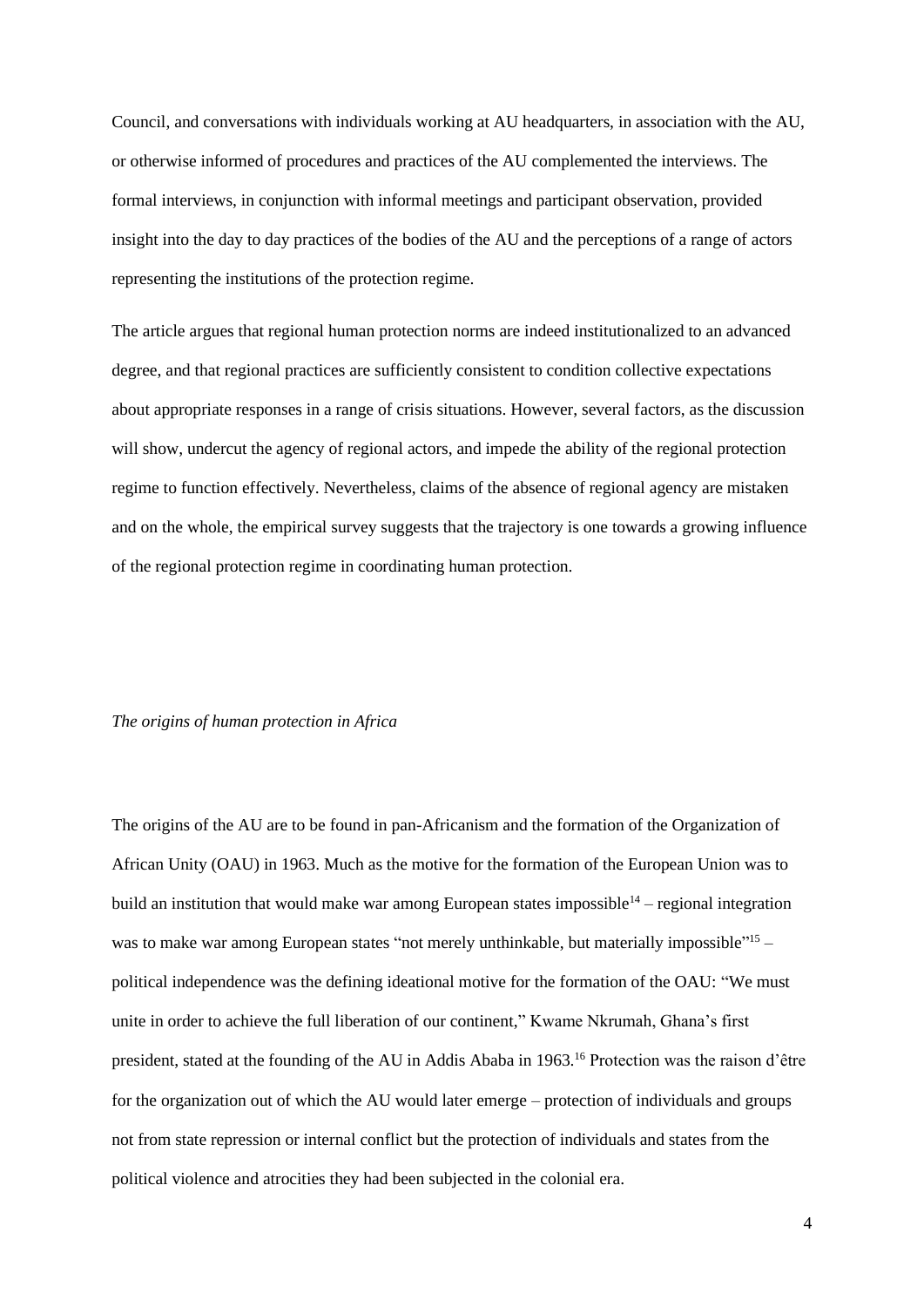In 2002 the AU replaced the OAU. The motives for creating a new institution included an expectation that regional trade liberalization would benefit economic growth, and the EU and ASEAN served as regional models.<sup>17</sup> However, human rights concerns played an important role in the organizational transformation, particularly the influence of the responsibility to protect principle.<sup>18</sup> The central structures and the physical location of the organization remained the same.<sup>19</sup> but the change signalled a decisive shift in regional perceptions of the central role of the organization, and its political mandate. The new organization heralded a departure from the role of the organization as primarily concerned with promoting independence – which by now had been completed – to a role of safeguarding regional peace and security. The shift also explains the increasing power given to its central organ, the Peace and Security Council (PSC), the regional equivalent of the UN's Security Council. The AU's Constitutive Act is the world's most interventionist – article 4h bestows on the Union the right to "intervene in a Member State pursuant to a decision of the Assembly in respect of grave circumstances, namely: war crimes, genocide and crimes against humanity". <sup>20</sup> The new organizational structure and nomenclature reflected the regional consensus that the organization needed to be able to respond decisively to situations that could put at risk the stability of a state, and with it the security of its populations – potential crisis situations included volatility around elections, unconstitutional changes of government, and ethnic conflict.

The AU differs from the OAU in important ways: regional volatility and insecurity, rather than colonial subjugation, are now dominant concerns. International actors are regarded as potential partners in providing security, and building peace. Nevertheless, the origins of the formation of the AU continue to play an important role in constituting regional identities, shaping motives, and influencing state practice. Regional positions vis-à-vis the international campaigning for human protection norms such as the responsibility to protect reflect this continued ambiguity. While some states advocated for human protection principles, other states were more cautious, and yet others directly opposed to what was perceived as an attempt at institutionalizing neo-colonial practices. Some states took active roles in deliberations on the human protection norms, serving as norm entrepreneurs, or, in the case of sceptical states, norm "antipreneurs".<sup>21</sup> Other states took more passive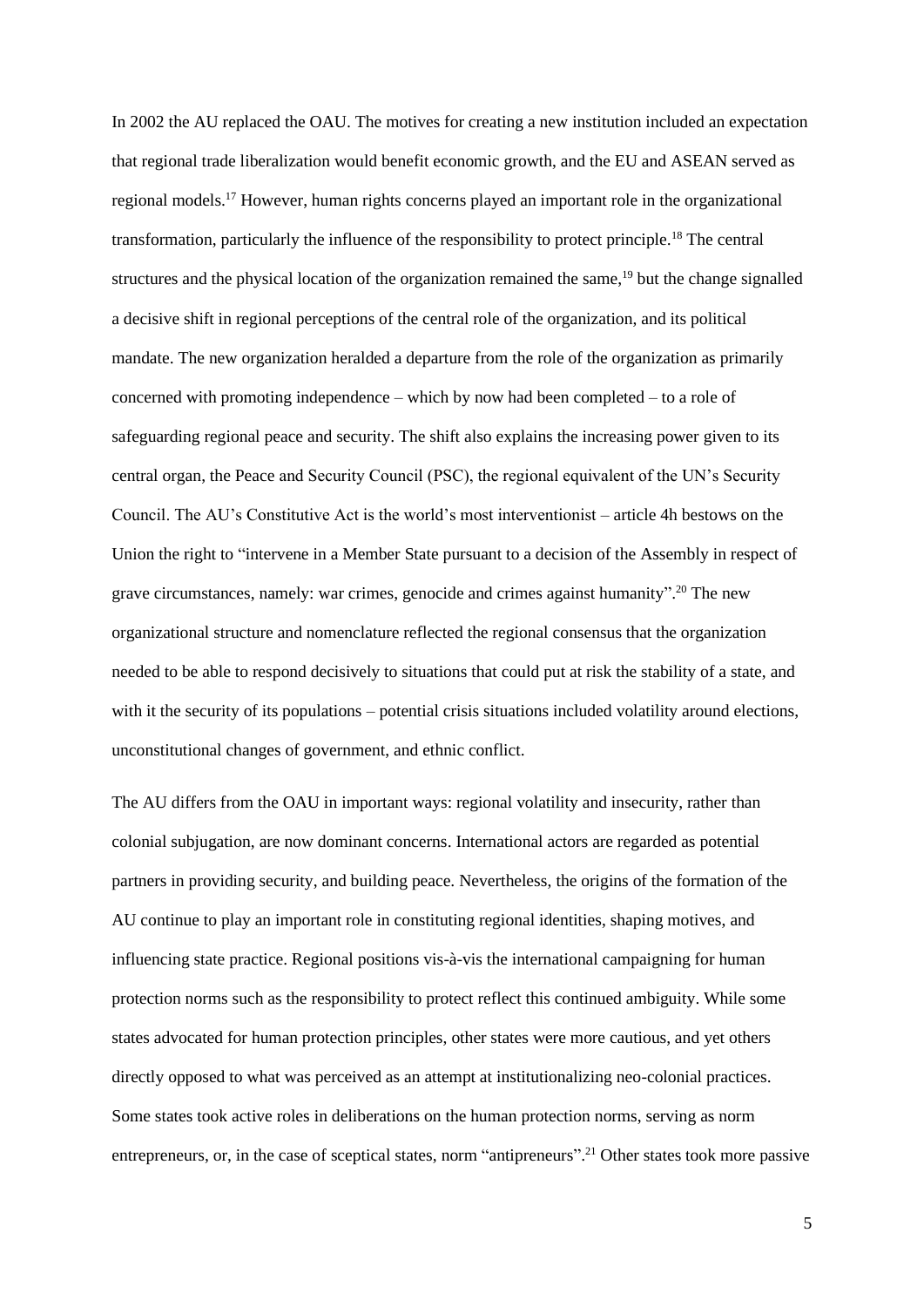roles and implicitly endorsed or opposed human protection principles through voting decisions at the UN Security Council or the UN General Assembly Fifth Committee, responsible for administrative and budgetary matters, or, at the regional level, voting on Peace and Security Council communiqués. Debate on the role of the ICC and on the principle of the 'responsibility to protect' reflects continued scepticism about a nascent protection regime. The 'responsibility to protect' (R2P) had emerged out of the deliberations of an independent commission, the International Commission for Intervention and State Sovereignty (ICISS), that had been co-funded by Canada and several American foundations. It envisioned a greater role for states with the means, as well as the will, to act in the face of grave human rights violations. "Sovereignty as responsibility" was the Commission's key formula for reconciling consistent human rights protection with a respect for state sovereignty. In the years that followed the publication of the "Responsibility to Protect report" in 2001,<sup>22</sup> supportive states, also including developing states, continued to promote the principle.<sup>23</sup> However, some states were more sceptical, and in some cases, post-colonial arguments served to justify sceptical positions.<sup>24</sup> Some states opposed the principle on the grounds that it invited selectivity and double standards, and threatened to undermine sovereignty, or that it encouraged the use of force.<sup>25</sup> In recent years, use of language associated with the responsibility to protect has become more commonplace among Security Council members, leading some analysts to conclude that there is now greater support for the principle among UN member states.<sup>26</sup> In any case, opposed positions were not representative for Africa – as a whole, the region strongly supported human protection principles. Indeed, many ideas associated with the principle originate from the African context – particularly Francis Deng and Roberta Cohen's work on internal displacement and the idea of "sovereignty as responsibility".<sup>27</sup> Among a minority of states adamantly opposed to the principle during the 2000s and early 2010s – the most intensive period of campaigning for a new approach to human rights protection – only a small number of states were African.<sup>28</sup> Questions around agency continue to characterize the region's stance towards the international protection regime – most states do not object to the principles associated with the international protection regime as such, but to the lack of agency that is afforded to developing states.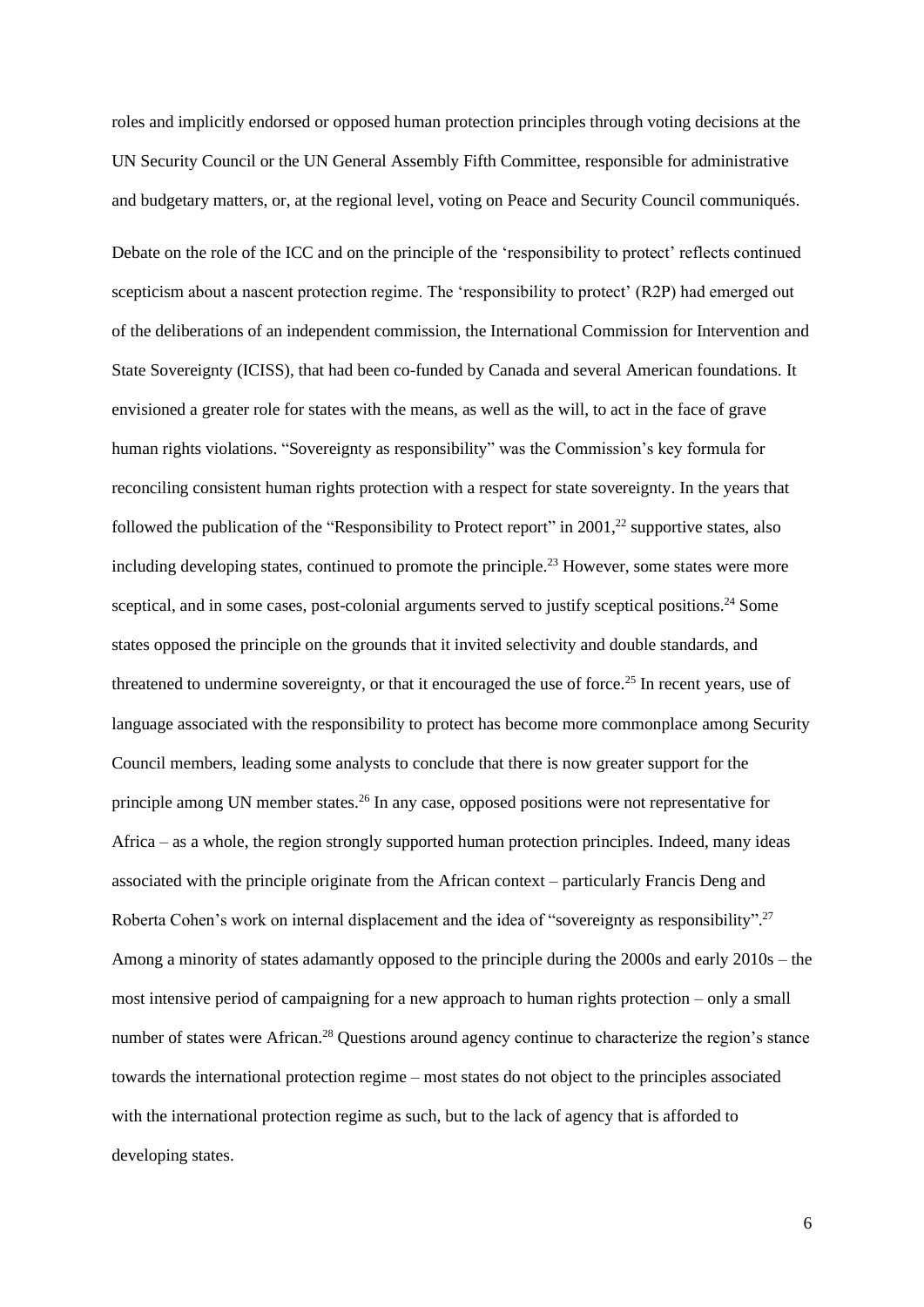#### *Actors, agency, and the regional protection regime*

Institutions and agreements comprising regimes cluster functionally or territorially to produce regimes, or regime complexes.<sup>29</sup> A security regime is a set of "principles, norms, rules, and decisionmaking procedures around which actors' expectations converge in a given issue area".<sup>30</sup> Regimes provide governance, sometimes (but not always) in the absence of government. They are social institutions that provide rules and norms that shape the behaviour of states and other actors.<sup>31</sup> In many cases, these become manifest within existing institutional architectures, or they are formalised through the creation of new institutions. Regimes are useful analytical devises for theorising collective protective practice. They are similar to some English School approaches describing practices associated with international society, and the role of regions.<sup>32</sup> A regime theory approach complements such approaches, offering further insights into rules, practices, and norms associated with a range of different actors, also including non-state actors and civil society.<sup>33</sup>

At the international level, structures mirroring those at the domestic level – legislative, executive, and judicial – are absent, but that is not to say that structures – actors, principles, and habitual practices – are not in place to structure relations, set expectations, and manage interactions. Within a range of security regimes governing the realms of human rights, environmental security, trade, arms proliferation, and so on, structures similar to those constituting legislative, executive, and judicial institutions can be identified. Consequently, each regime will have institutions associated with the making and reform of rules and principles, as well as deliberation – legislative and executive structures in the broadest sense. At the international level these include the Security Council, the General Assembly, the UN's Department for Peacekeeping Operations (in spite of limitations in terms of autonomy, and chronic underfunding), as well as judicial structures (*not* fully fledged judiciaries) including the International Criminal Court and the International Court of Justice.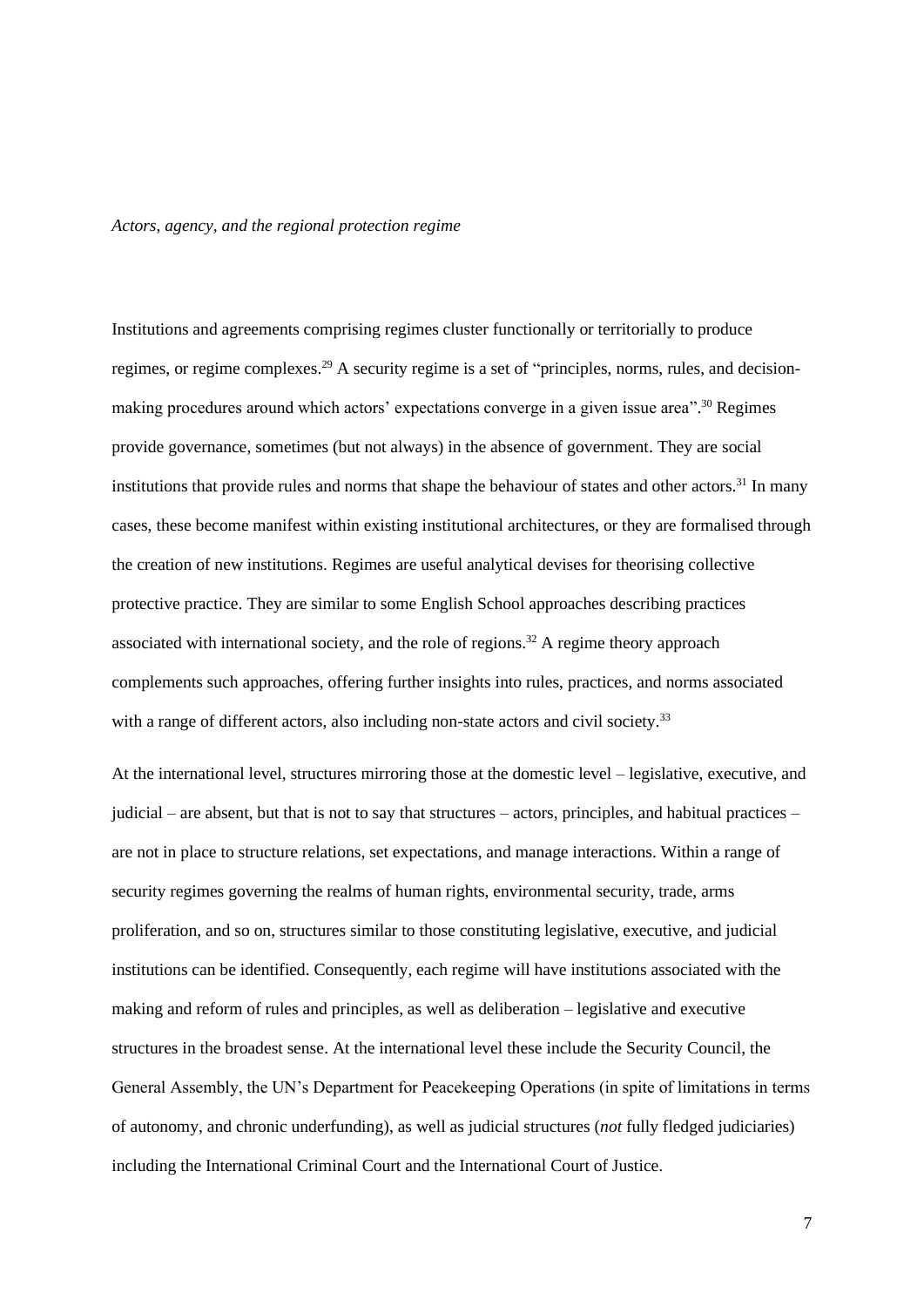Similar structures can be identified at the regional level and these shape security governance in the domain of human protection (for a summary of key institutions within each pillar at both levels, see fig. 1, the international protection regime, and fig. 2, the African protection regime, below). Legislative and executive structures govern responses in the domain of mediation and diplomacy, as well as conflict prevention. These are tasked with peacekeeping and humanitarian relief. Judicial structures govern the prosecution and punishment of human rights violations and crimes against humanity. As outlined above, the AU formalized human protection norms in its Constitutive Act of 2001, which established its right to intervene in response to war crimes, genocide, and crimes against humanity. The African Peace and Security Architecture (APSA) replaced the OAU's Mechanism for Conflict Prevention, Management and Resolution and is the key institutional framework through which human protection norms are implemented at the regional level. It receives a large proportion of its funds from the EU, the US, and bilateral donors.<sup>34</sup> The central organ of APSA is the Peace and Security Council (PSC), which, among a number of other responsibilities, is explicitly tasked with preventing conflict and mass atrocities,<sup>35</sup> and the Commission – here particularly the Department of Political Affairs, the Department for Peace and Security, and the Department for Humanitarian Affairs. APSA also incorporates the African Standby Force (ASF), established in September 2014. It has been operational since 2016, and is deployed by the PSC or when authorized by the AU Assembly under article 4(h) and 4(j) of the Constitutive Act. Other relevant actors include local humanitarian and human rights organizations and, within the legal domain, the African Commission on Human and Peoples' Rights (ACHPR). The regional protection regime also comprises several sub-regional organizations.<sup>36</sup> With the exception of the International Conference on the Great Lakes Region (ICGLR) all sub-regional organizations with security mandates also have an early warning mechanism for conflict, and they have all adopted conflict prevention mechanisms and legal frameworks for conflict prevention.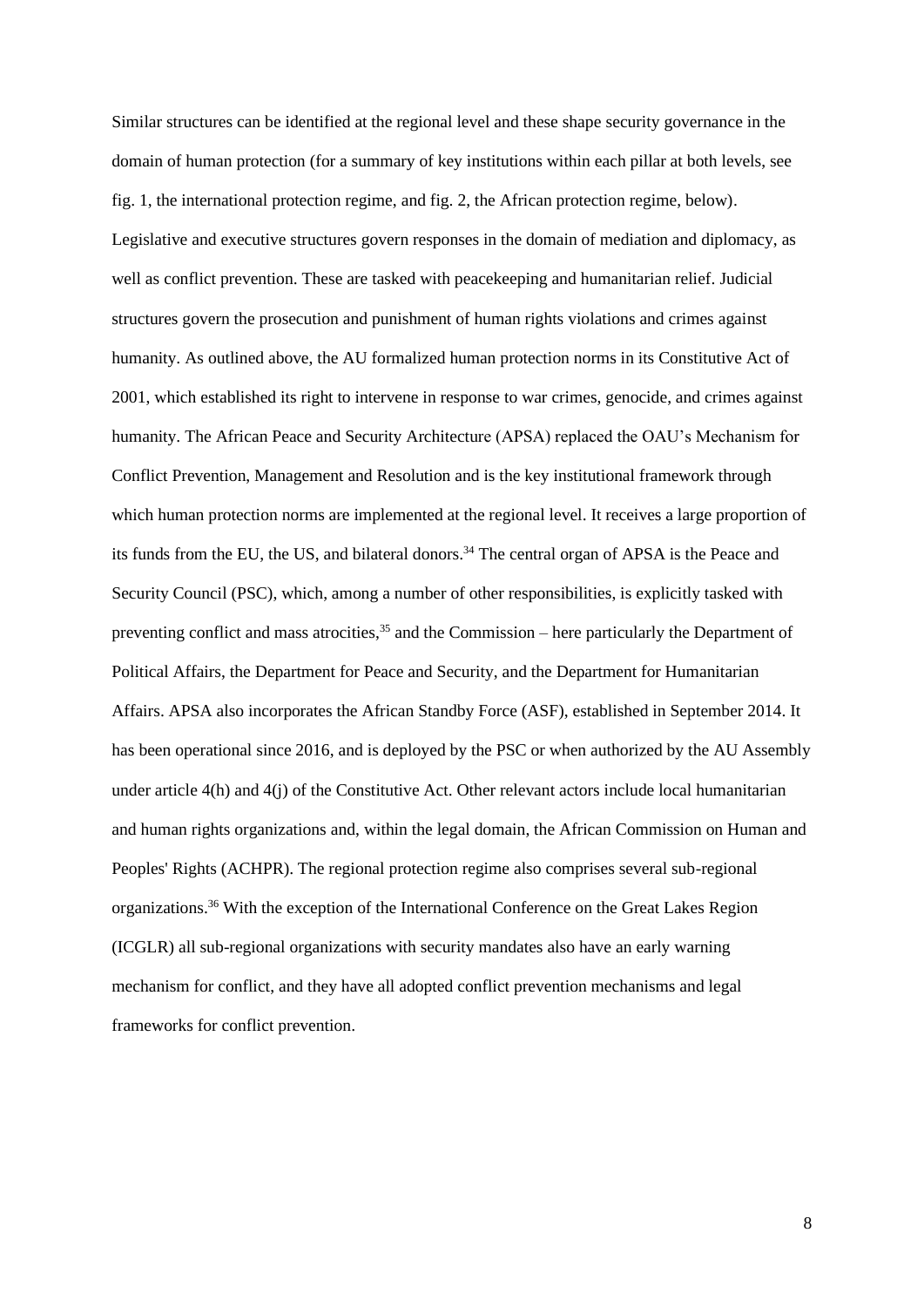

*Figure 1: the institutions of the international human protection regime*

The responsibilities of humanitarian actors in the international protection regime include conflict prevention, atrocity prevention, and conflict resolution as well as post-conflict rebuilding. To meet these responsibilities, protective agents engage in mediation, diplomacy, peacekeeping, humanitarian relief, and, after hostilities have ended, the rebuilding of state structures and criminal justice. These tasks continue to be pursued in an ad-hoc manner – on the whole, the international regime remains incoherent, in that tasks and responsibilities are not definitively assigned, and compliance with principles cannot be enforced. Similarly, the failure to meet protection responsibilities is punished inconsistently, although a failure to uphold protection responsibilities is consequential in that it weakens the legitimacy of an actor whose role also encompasses protection. Despite these weaknesses, international practice does suggest that collective expectations about appropriate responses to crisis situations are beginning to converge and that an international protection regime is beginning to take root.<sup>37</sup> But what does this mean for collective responses at the regional level? How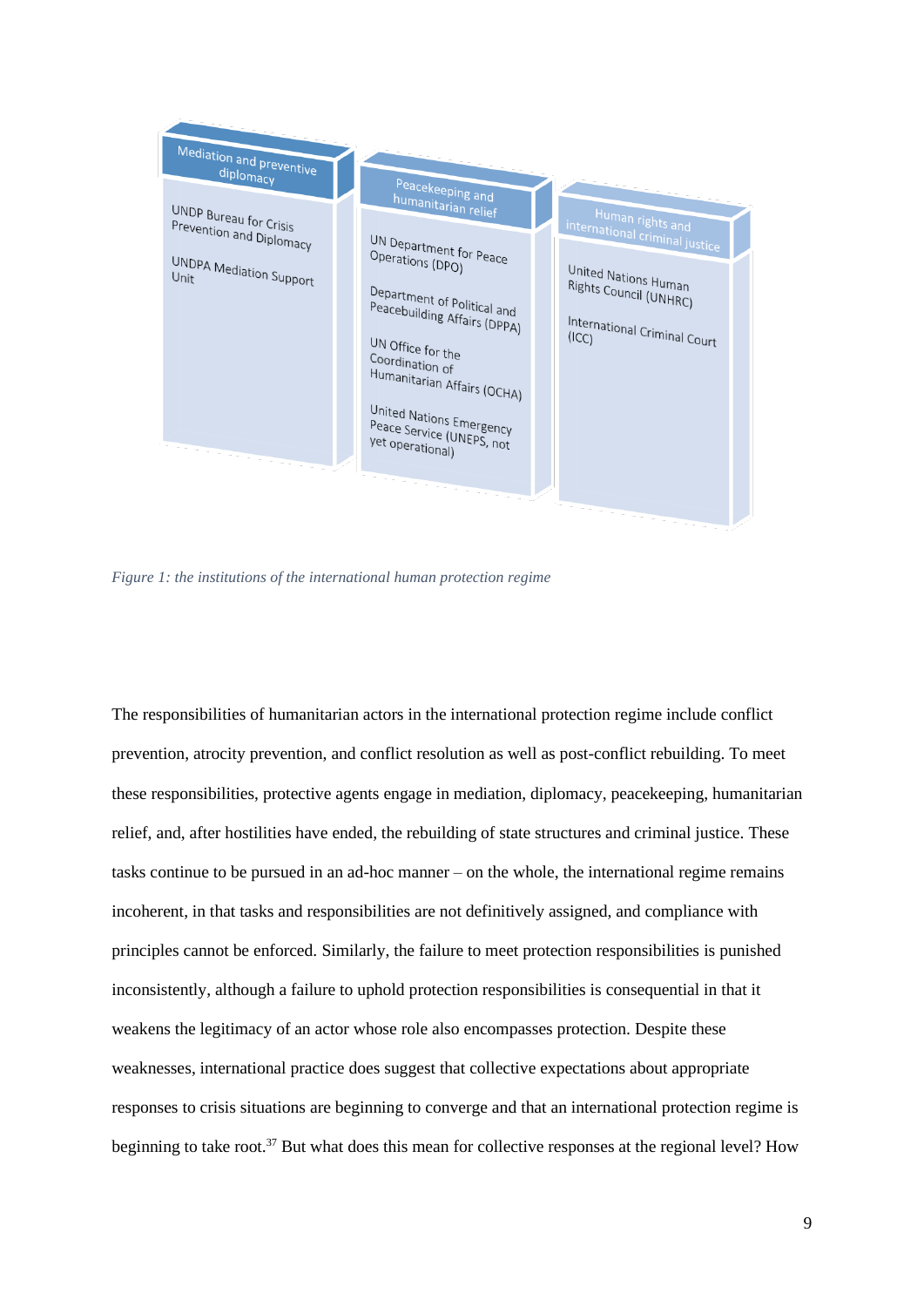do the international, regional, and sub-regional levels relate to each other; are there conflicts and inherent contradictions? How are norms "localised" – reconstructed to align with local practices – at the regional level?<sup>38</sup>



*Figure 2: the institutions of the African human protection regime*

A survey of responsibilities and practices of a range of actors, as will be outlined in the next section, suggests that the international and regional regimes interact and are co-constitutive, but that they also overlap, compete, and contradict each other. In this context, the origin of protection norms is salient, as is the process and direction of diffusion of norms between the international and regional levels.<sup>39</sup> The AU's constitutive act was undoubtedly influenced by the intervention debates of the 1990s; and vice versa, regional deliberations and the articulation of the AU's charter influenced the policy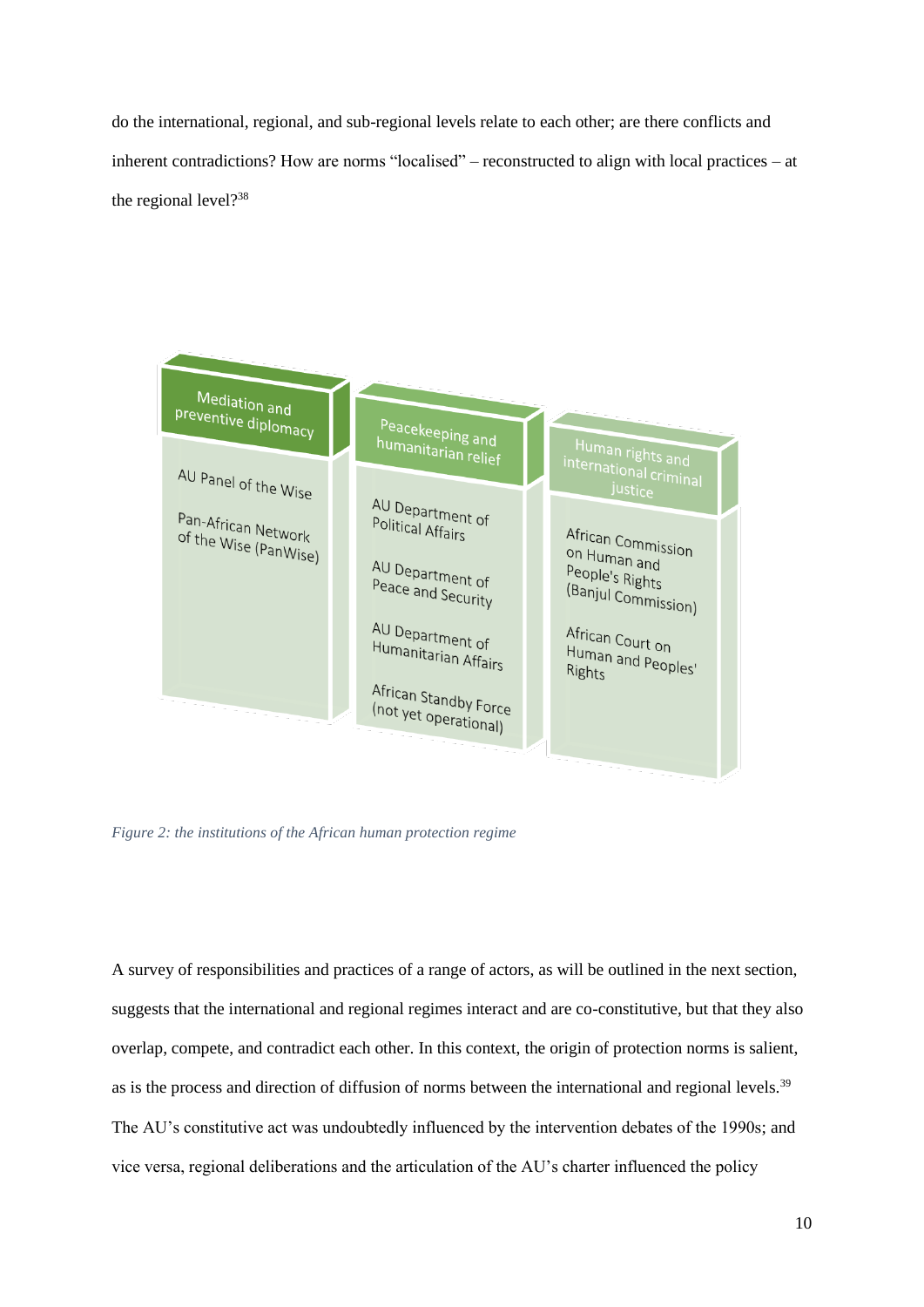debates on humanitarian intervention in the run-up to the publication of the ICISS report. However, the practice of human protection throughout the 2000s demonstrated that parallel structures at the international and regional levels often do not complement each other but compete with each other over influence and resources.<sup>40</sup> Furthermore, they are based on alternative conceptions about how best to realize human protection. This can lead to a form of norm contestation whereby local actors create their own rules and normative architectures, which may or may not complement other systems, in an effort to shield there autonomy from external interference from more powerful actors.<sup>41</sup> Incoherence also produces more scope for hypocrisy – a situation where behaviour digresses from rhetorical commitment. International society is characterised by incongruence of principles with observed practice – a situation Stephen Krasner refers to as 'organised hypocrisy'. 42

The pillars of the regime as identified here – both for the international and regional levels – are not prescriptive. Rather, the model outlines the central pillars of the regime that can be discerned from recent state practice. At both the international and the regional levels, the regime comprises functionally differentiated domains (preventive, responsive, and punitive). The structure of the individual pillars, and the pillars as such, are underpinned by prevailing conceptions about peace and security architectures, derived from an analysis of practices at both levels.<sup>43</sup> This is not to say that a human protection regime could not be conceptualised differently. Indeed, existing practices are subject to numerous critiques from a range of theoretical perspectives and normative standpoints.<sup>44</sup>

The following sections will outline the status quo of the regional protection regime in each of the three pillars: mediation and diplomacy, peacekeeping and humanitarian relief; and international criminal justice. Each section outlines emerging practices, and what they suggest about the strength of the regional protection regime. Each section describes the way regional practices differ from, or contradict, international protection practices, and outlines the key factors limiting the strength of the regional regime in the given domain. The three main inhibitors across all domains are incoherence, inconsistency, and hypocrisy. The incoherence of the international regime means that there is lack of agreement on regulative norms assigning responsibility (see figure 3 below). Local actors promote the rule of subsidiarity – the devolution of power and authority as well as the distribution of the burdens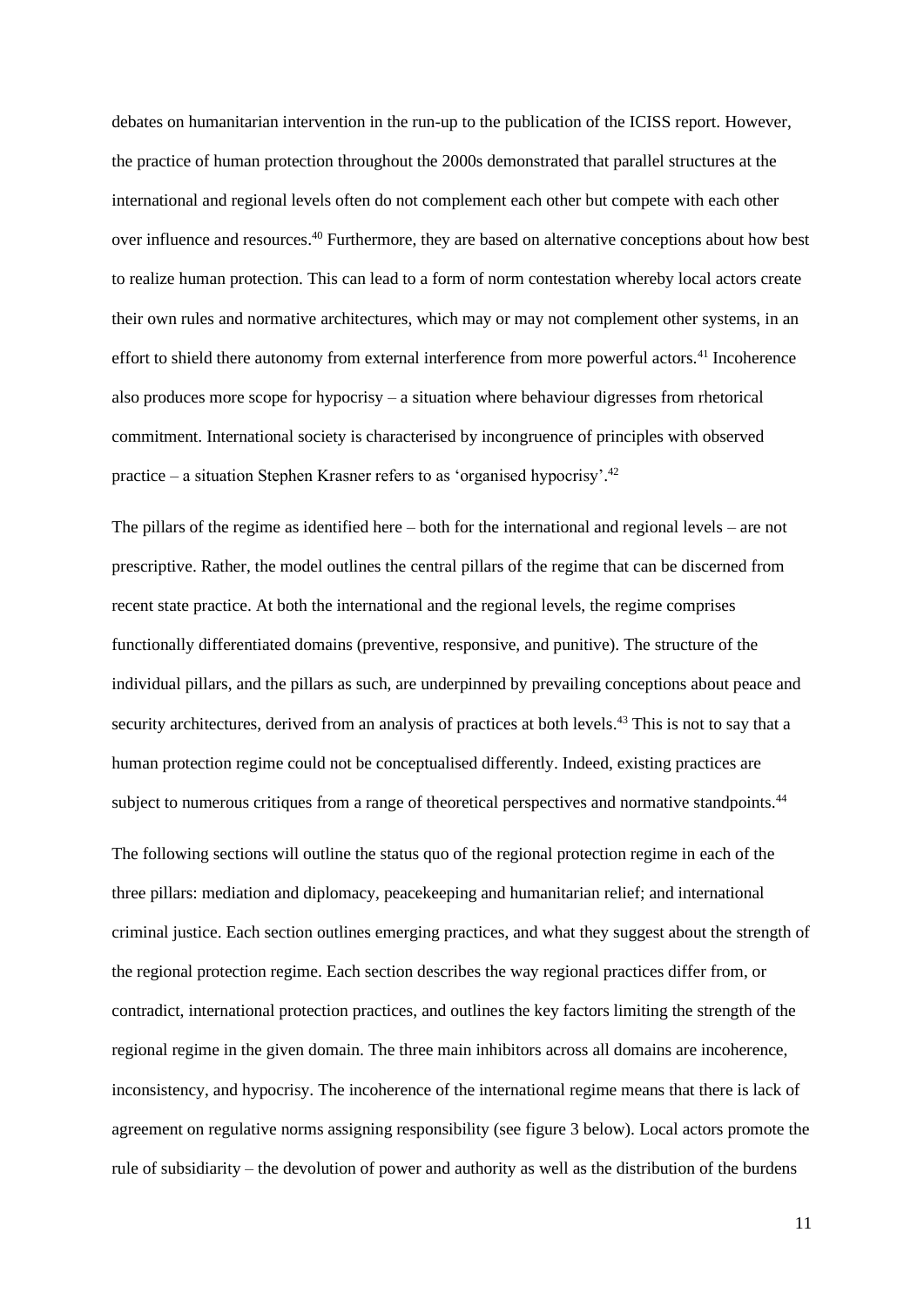of governance<sup>45</sup> – for attributing responsibility. Subsidiarity can be understood as a model of global governance where "lower levels of governance are not denied of their competencies as long as they are capable of carrying out specific tasks assigned to them."<sup>46</sup> The idea of subsidiarity is relatively new – traditionally, state capacity has been the primary, or even sole, criterion for locating authority and assigning protection responsibilities.



*Figure 3: Regulative norms*

*Mediation and preventive diplomacy*

Prevention diplomacy and mediation are central pillars in what can be referred to as infrastructures of peace or peace architectures, spanning networks of formal and informal institutions, and involving not just state actors, but also community-based organizations, academic institutions, faith-based entities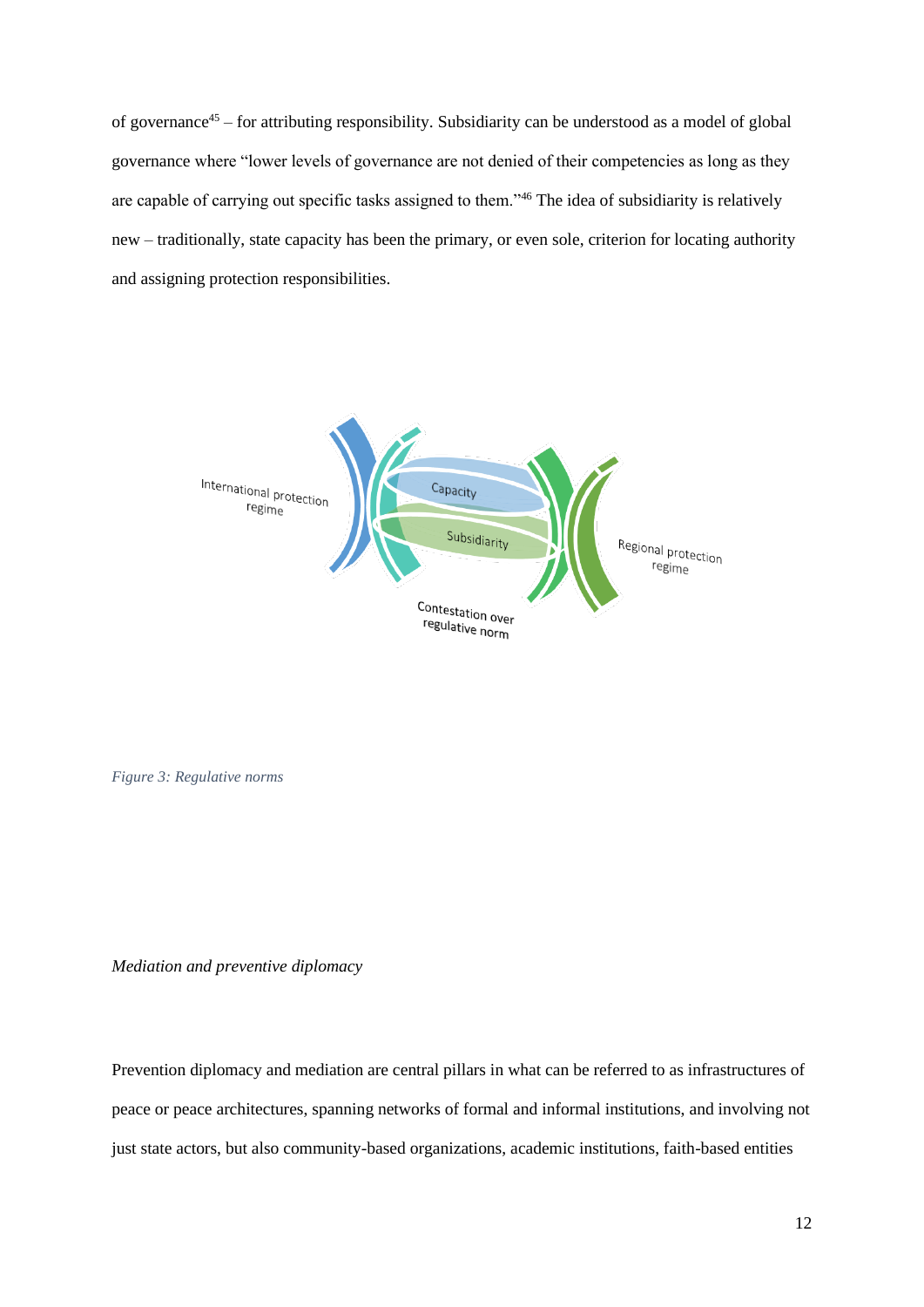and political groups.<sup>47</sup> At the international level, the central organs responsible for preventive diplomacy are the Bureau for Crisis Prevention and Diplomacy, a sub-unit of the UN Development Programme (UNDP); and the Mediation Support Unit in the UN Department for Political Affairs (DPA). Numerous regional organizations now have equivalent or similar offices. For example, ASEAN's Regional Forum monitors crisis situations; the Organization of American States (OAS), as well as the Organisation for Security and Cooperation in Europe have actively pursued preventive diplomacy, as have the Arab League and the Gulf Cooperation Council in the context of the Arab Spring, particularly in crises in Syria and Yemen. These institutions conducted mediation, fact-finding missions, preventive diplomacy, including threat of coercion involving the use of force or sanctions, as well as leverage of diplomatic pressure and, in conjunction with civil society, practices of naming and shaming. While international responses typically vary in terms of their effectiveness, they share in common that they represent a global shift towards the institutionalization of practices that are associated with an emerging protection regime. Chapter VIII of the UN Charter requires international responses to conflict be led – or, at the very least, significantly shaped by – regional actors and institutions. Not only are regional mechanisms deemed more legitimate, there is also evidence to suggest that mediation that is regionally led, or involves regional actors, is more effective.<sup>48</sup>

The principal actors responsible for coordinating preventive diplomacy, including mediation, at the AU are the PSC and a specialized body, the Panel of the Wise. Since the formation of the AU, formal mediation has been common practice.<sup>49</sup> The Panel of the Wise has a specific portfolio of activities, and works in unison with the Pan-African Network of the Wise (PanWise) and an informal regional network of special envoys, special representatives, and AU commissioners.<sup>50</sup> The development of the regional regime is characterized by the emergence of standard procedures and habitual practice. The Commission of the AU exerts independent influence on the decision-making procedure of the PSC. Although it has no control over substantive decisions, its officers and focal points work on cases and draft communiqués and as such, set the agenda.<sup>51</sup> For example, the Commission has devised protocols determining that unconstitutional change of government should lead to suspension from the PSC.<sup>52</sup>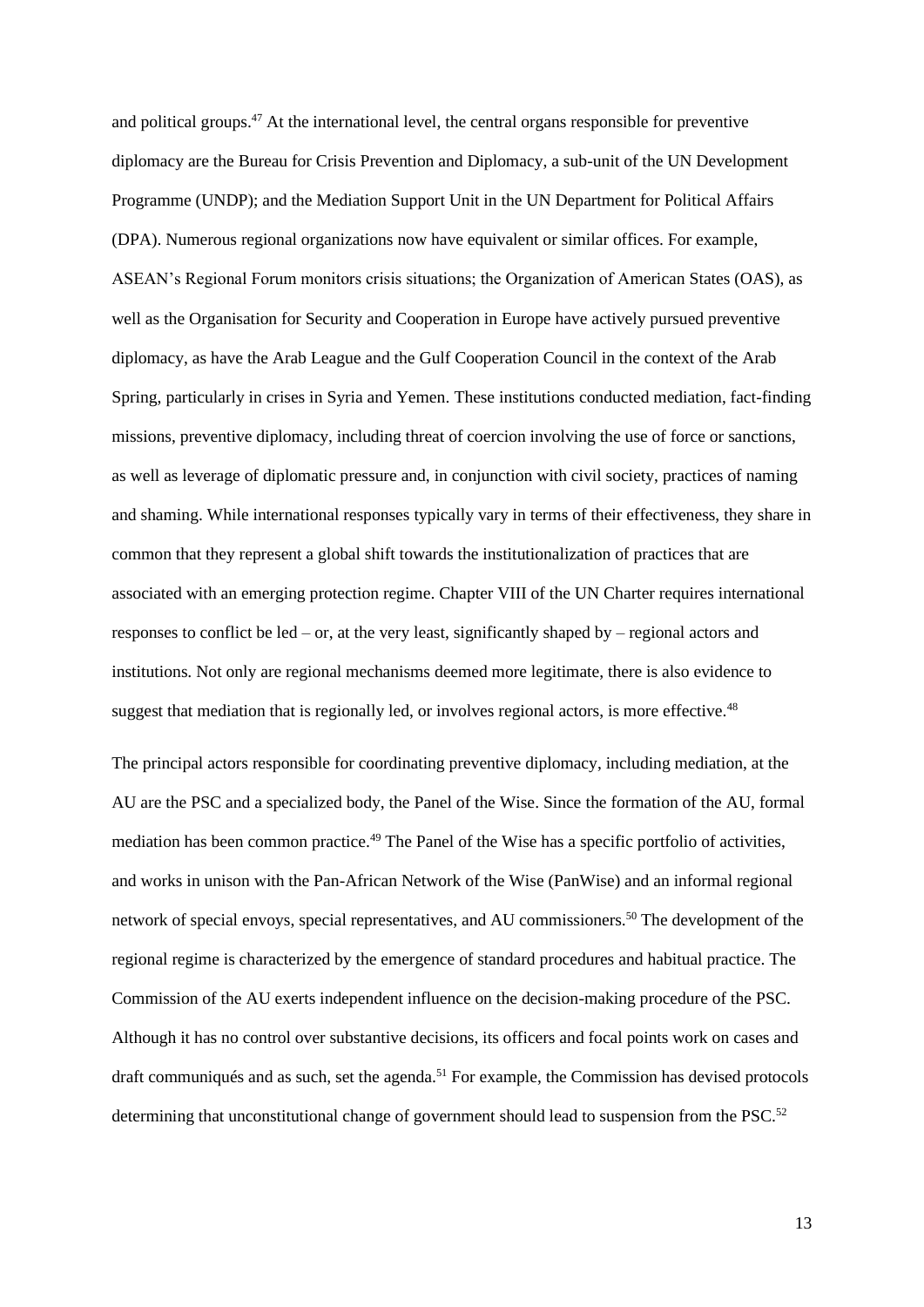One of the factors limiting the effectiveness of regional mediation initiatives is the absence of a mechanism for assigning responsibilities among actors horizontally and vertically. Interorganizational disputes are common, and "have an extremely negative impact on peacemaking".<sup>53</sup> The absence of a clear coordinating mechanism means that mandates overlap, and structures are duplicated. Not only does this require expenditure of resources on coordinating collective responses, but it also results in ambiguous authority over decision-making procedures and has resulted in disputes over desired objectives and measures. On occasion actors at different levels work together effectively, creating synergies through well-coordinated responses, as was the case in collective responses to the postelection crisis in Kenya in 2007-2008.<sup>54</sup> However, interests do not always converge in ways that are conducive to well-coordinated collective action.

The principle of subsidiarity is preferred by African states,<sup>55</sup> but in practice collective responses are characterized by tensions and competition between units at different levels. The UN defined mediation in CAR, Cote D'Ivoire, Darfur, and Libya; sub regional organizations defined responses in the cases of Burkina Faso, Guinea-Bissau, Mali, Madagascar, and Zimbabwe. A lack of resources partially explains why international actors sometimes exert significant influence. The AU's budget is significantly smaller, consequently it is routinely forced 'to improvise mediation practices.'<sup>56</sup> However, the ability of regional actors to lead mediation is also determined by their relative unity and their ability to respond rapidly.<sup>57</sup> In many cases, sub-regional and regional organizations can respond more rapidly, determine objectives and set out a roadmap, thereby defining the international response. A lack of unity in the Security Council, the PSC, or sub-regional organizations weakens collective responses. For example, the AU's position in the case of Libya was weakened by the fact that its members were split over whether a negotiated settlement could include the regime's continuation in power. Throughout the crisis, the AU preferred a political solution, notwithstanding that three African states on the UN Security Council had voted in favour of the intervention. In March 2011, the AU's mediation efforts were brought to an abrupt end by NATO's military intervention. The PSC has since institutionalized regular meetings to ensure effective policy coordination.<sup>58</sup>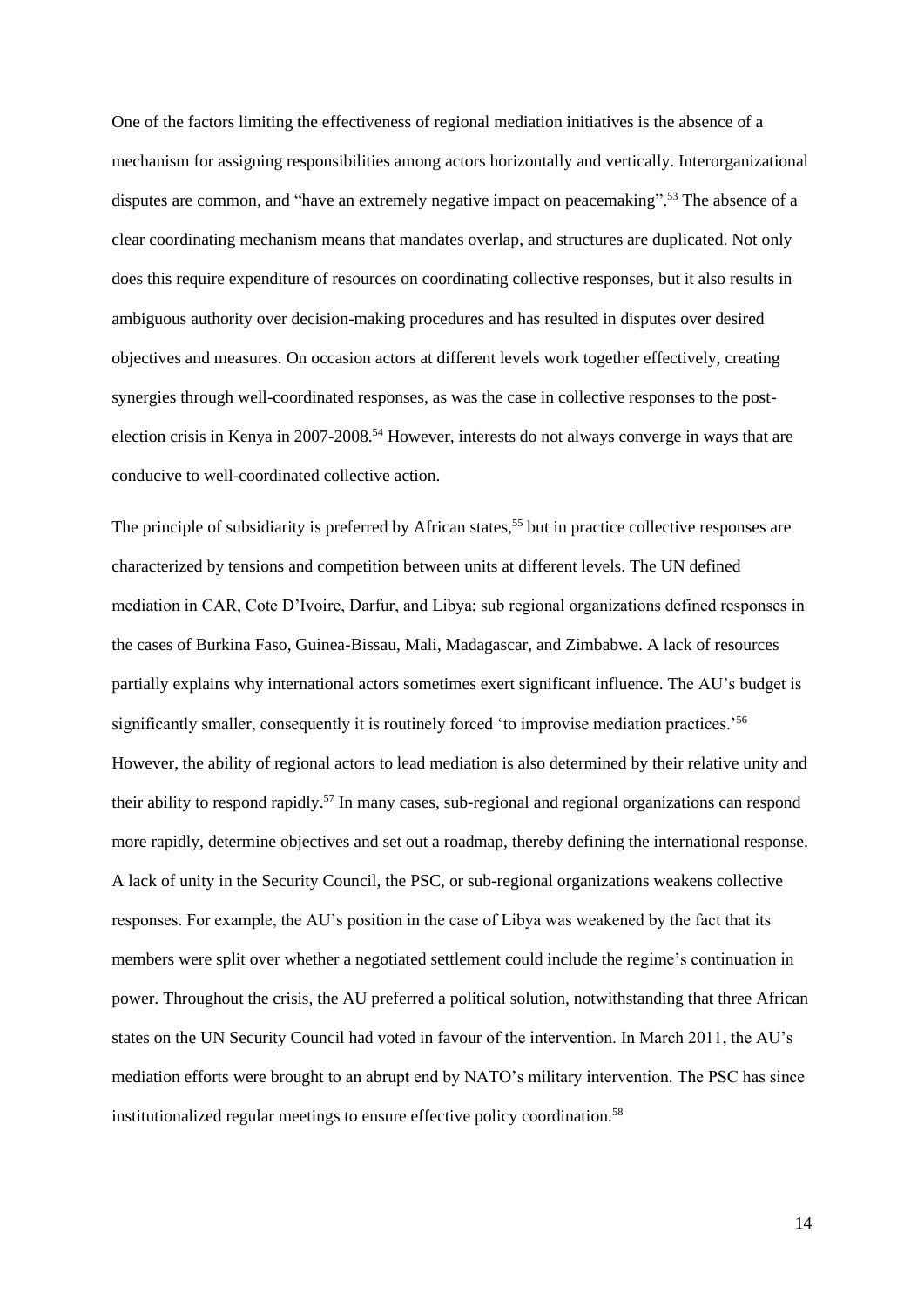Competing authority for decision making at different levels is only one of the factors limiting the strength of the regime to deliver on protection objectives. Autocratic rulers' avoiding of precedents' that could threaten to undermine local authority may also explain hesitance to put principles into practice. However, the PSC has begun to hold member states to account with regard to their protection responsibilities. At its 669th meeting in 2017, the PSC issued a communiqué in which it expressed "concern over the continued cases of denials to … credible early warning signals of looming crises".<sup>59</sup> For example, the AU made the unprecedented move of threatening to use force to protect civilians in the context of the crisis in Burundi, with the PSC invoking Article 4(h) of the Constitutive Act. The AU subsequently failed to implement these measures, $60$  but the invocation of article 4(h) in the context of a human protection indicates that human protection norms have begun to shape the way regional actors think about roles and responsibilities in the context of protection crises.

With the rise of the human security agenda after the end of the Cold War, structural prevention and the role of civil society have become increasingly salient.<sup>61</sup> Civil society actors play a key role in structural conflict prevention. In recognition of the role of civil society actors, the APSA provides civil society organizations with a framework to partake in deliberations and influence policy-making. The AU's Constitutive Act explicitly states building of a "partnership between governments and all segments of civil society" as a key objective.<sup>62</sup> The Office of the Chairperson of the AU Commission comprises the African Citizens directorate, a dedicated civil society unit, tasked with outreach and engagement with civil society organizations.<sup>63</sup> Still, the influence of civil society to date has been limited. Two factors interfere with the ability of regional civil society actors to exert independent influence: limitations in funding, and dependence on Western donors; and, second, operational limitations in context of incomplete civil and political freedoms at the domestic level. The AU has a stated commitment to civil society outreach, but its record has been mixed. While some civil society organizations have established office at African Union headquarters in Addis Ababa, others have found it more difficult get a foothold, and the AU's own civil society unit, the African Citizen directorate has been constrained by limited resources and a lack of personnel.<sup>64</sup>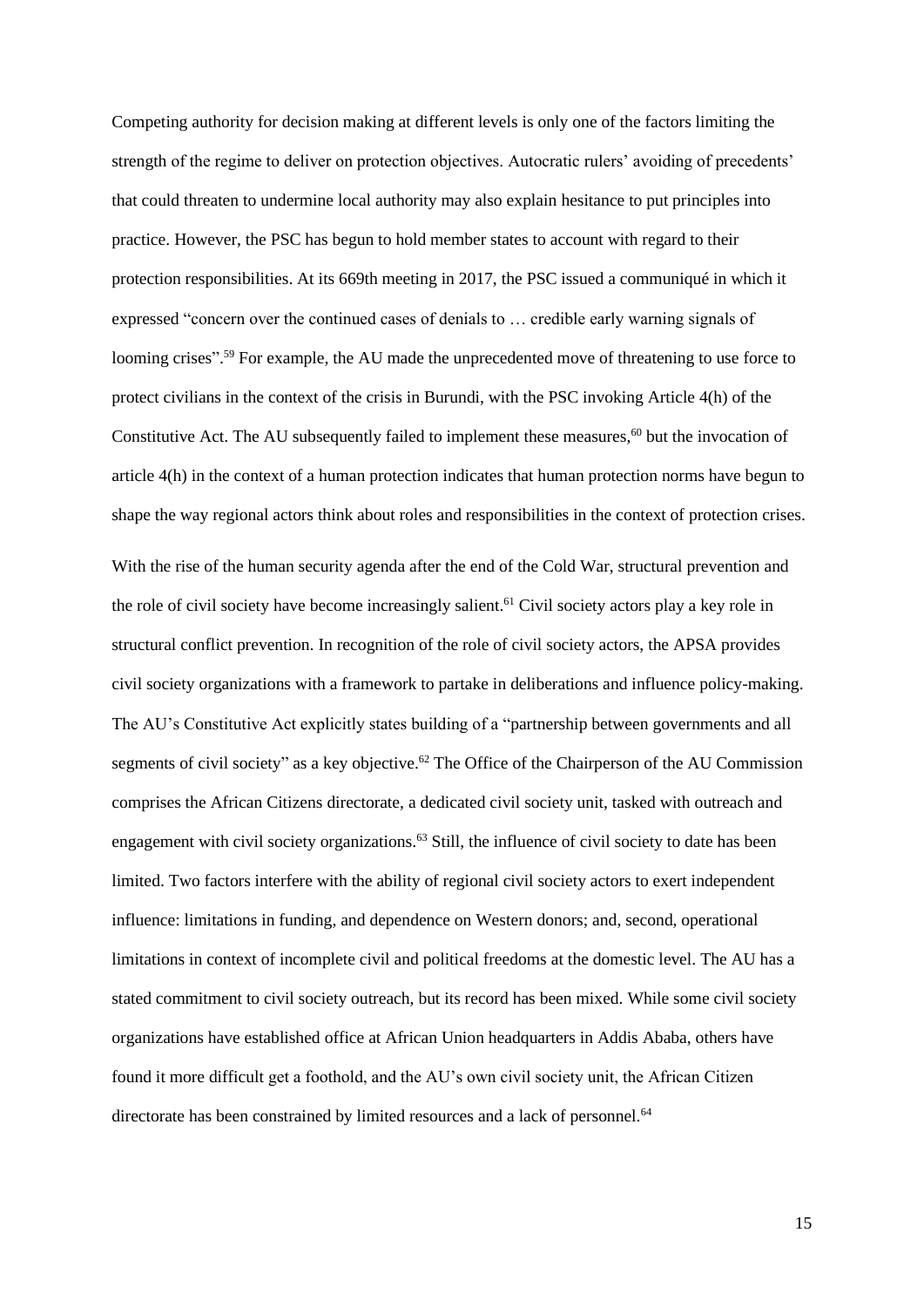### *Peacekeeping and humanitarian relief*

Peacekeeping and humanitarian relief spans roles traditionally associated with tasks comparable to those of bureaucracies and agencies that report to executive actors of government, in other words those institutions tasked with implementing policy and the law. At the international level, the UN's bureaucracies are accountable to the Security Council and General Assembly, which can also mandate, or authorize, actions of states and coalitions of states. The UN's Department for Peace Operations (DPO), as well as the Department of Political and Peacebuilding Affairs (DPPA), and the UN Office for the Coordination of Humanitarian Affairs (OCHA) are central organs. The United Nations Emergency Peace Service – standing forces, designed to rapidly respond to human protection crises – could become a principal peacekeeping actor if it received sufficient support from member states and were to be realized in future,<sup>65</sup> similar to the proposal for an African Standby Force.

The formation of institutions with specialized roles and responsibilities, as well as associated norms and practices mirroring those at the international level lends further credence to the idea that a regional protection regime is indeed emerging. At the regional level, the principal executive organs involved in peacekeeping and humanitarian relief are the Commission, specifically the Department of Peace and Security, the Department of Political Affairs, and the Department of Humanitarian Affairs. The African Standby Force forms a central pillar of the APSA, but it is not yet operational. Its tasks, once realized, would include preventive deployment in conflict; the separation of parties to a conflict following a political agreement; the use of force in an ongoing conflict to protect civilians; involvement in post-conflict peacebuilding tasks, for example disarmament; as well as the creation of safe corridors for the provision of humanitarian relief. However, the prospects of the realization of the ASF as currently proposed are mixed, owing to the reluctance of sub-regional organizations to share control over, and responsibility for, these tasks with the African Union.<sup>66</sup>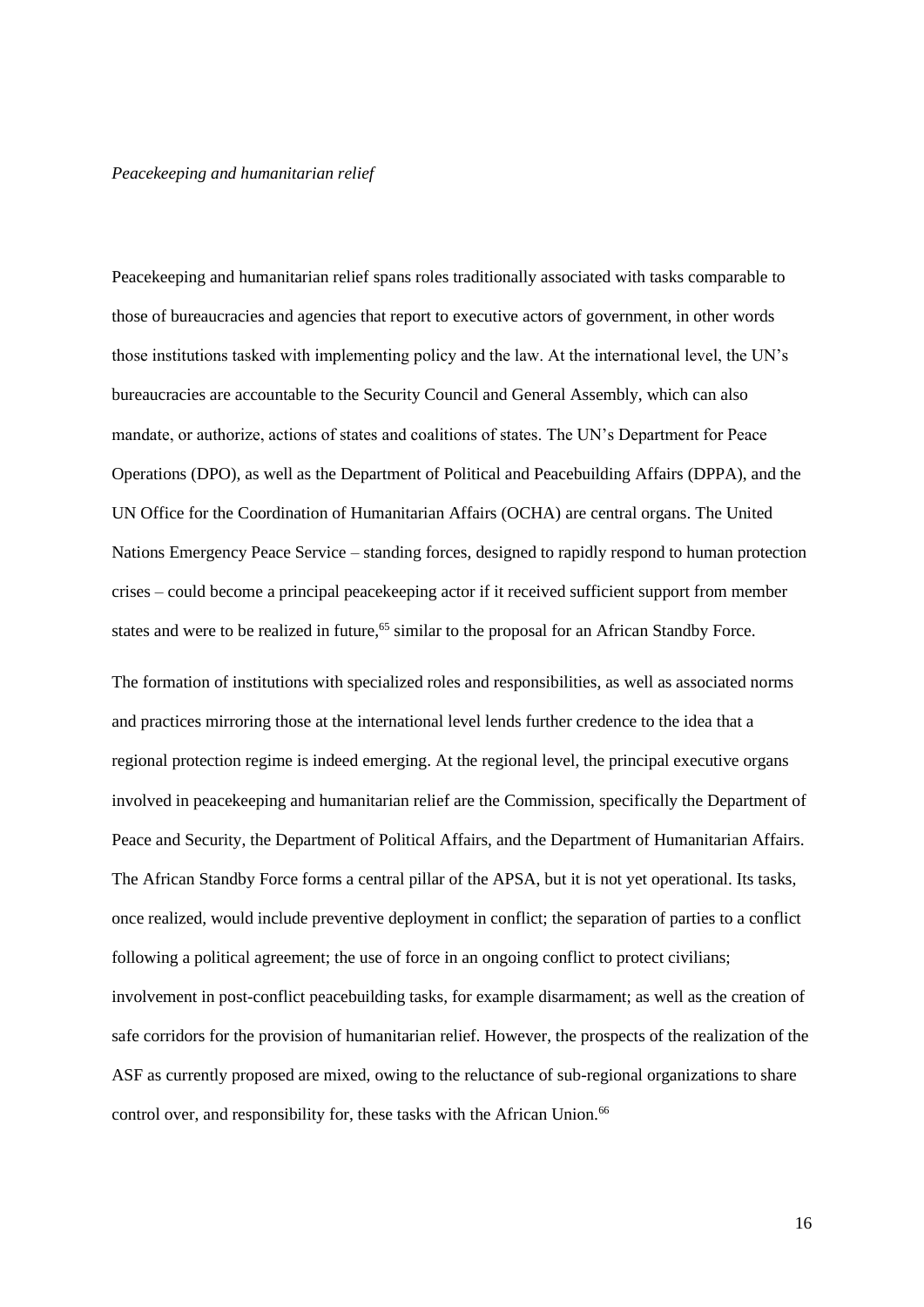The AU has deployed 8 AU operations to date, in Burundi (AMIB), CAR (MISCA), Comoros (AMISEC, and MAES), Mali (AFISMA), Somalia (AMISOM), and Sudan (AMIS I and II), and it has conducted a joint mission in Darfur (UNAMID).<sup>67</sup> The AU's largest peacekeeping operation to date has been its operation in Somalia, tasked with combating Al-Shabaab. The operation has been described as a successful model for peacekeeping collaboration between the global and the regional levels,<sup>68</sup> although it was costly in both financial, as well as in human terms, being the UN's deadliest mission to date, and costing, at its peak, approximately US\$ 1 billion per year.<sup>69</sup>

Coordination issues at the global, regional, and sub-regional levels again interfere with the ability of regional actors to effectively provide protection. As in the field of mediation and preventive diplomacy, the principle of subsidiarity could provide a blueprint for successful coordination among regional and sub-regional actors. In practice, however, mandates follow strategic interests, and influence over operational affairs also depends crucially on operational capacity. AMISOM serves as an example illustrating both of these issues. Prior to AMISOM's formation, the African Union had not been the only organization that had considered a military operation in Somalia – the UN, as well as IGAD, had both considered an operation. The principle of subsidiarity, in both cases, did not play a role in compelling or constraining responses, or serving as justification for the inaction or action of the UN, the AU, or, in this case, IGAD. Had the principle of subsidiarity been followed, IGAD would have been the primary actor responsible for managing the conflict, with, where necessary, assistance from the AU or the UN. IGAD, with support from the AU, had indeed suggested a proposal for the deployment of a peacekeeping operation – "IGASOM" – to protect the Transitional Federal Government (TFG) in 2005, but neighbouring states were not permitted to contribute troops, and the operation failed to attract troop contributors.<sup>70</sup> AMISOM, in contrast, attracted sufficient troop contributors, although troop contributing states' motives for joining AMISOM varied.<sup>71</sup> Political and economic, as well as normative considerations, all played a role. While the IGAD proposal was unsuccessful, its endorsement by the AU does suggest that the principle of subsidiarity, local ownership, and regional involvement guided expectations about identifying appropriate actors: "…the IGASOM proposal … was initially meant to provide regional ownership of the crisis', although 'it did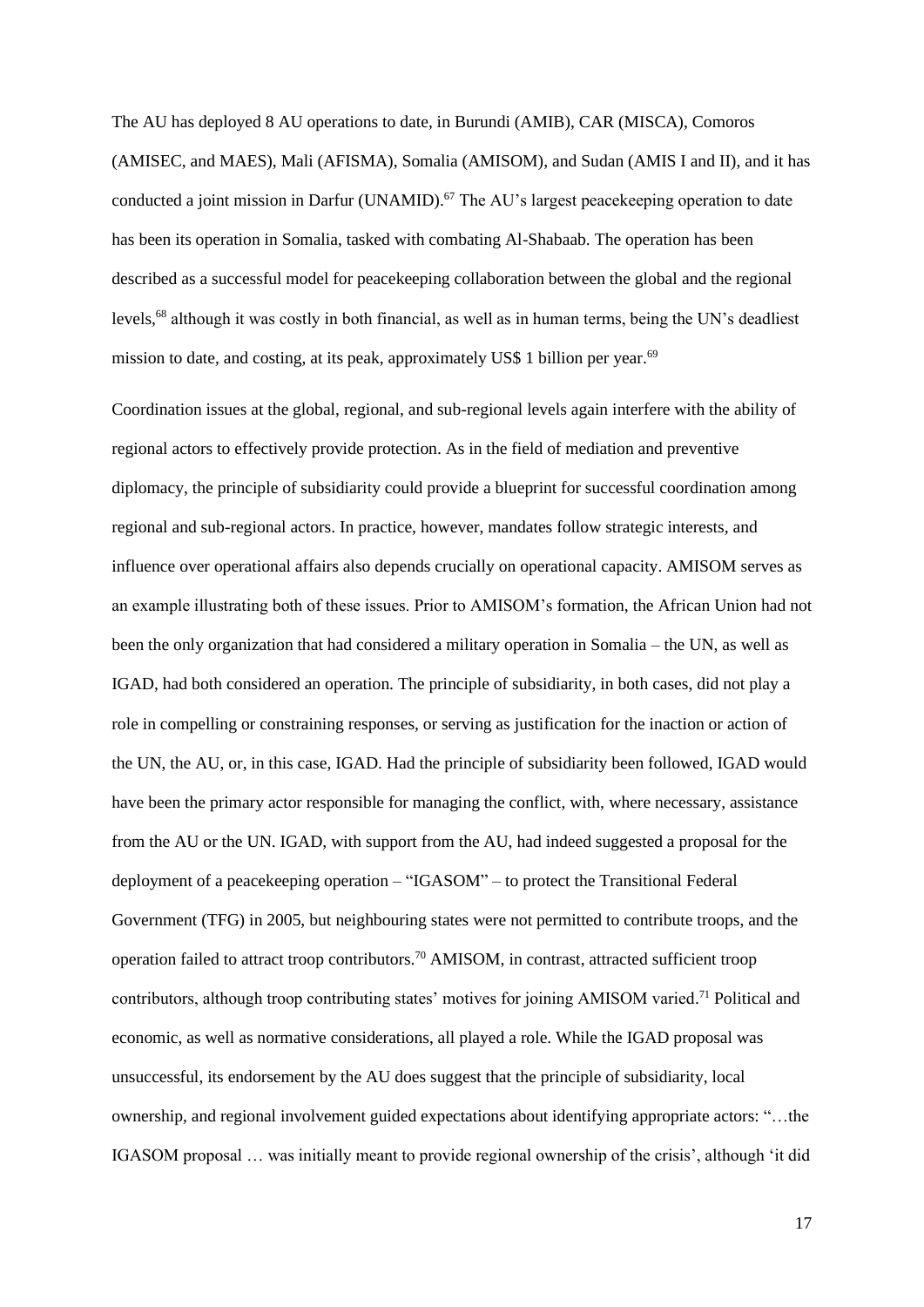not gain sufficient political traction."<sup>72</sup> If subsidiarity had been a guiding principle for the allocation of authority, the UN's direct involvement would have been considered last. However, the UN justified its lack of direct action not on the grounds that the primary responsibility lay with regional actors; but on the basis that the situation on the ground was too volatile so as to make a UN operation feasible.<sup>73</sup> Nevertheless, the UN began to provide budgetary and technical support in 2010, which also coincided with a troop increase to 12,000 troops; and the UN Support Office for AMISOM received \$1.5 billion in direct funding between 2009-14.<sup>74</sup> Without the UN's support, AMISOM would not have been able to support itself.<sup>75</sup>

While UN and bilateral donors' funding equipped AMISOM with the necessary resources it also resulted in a 'hollowing out' of the mission's force headquarters, with the AU no longer the principal actor with regard to operational command.<sup>76</sup> Again, this goes to show the importance of funding for the ability of the bodies associated with the protection regime to perform their respective roles. The creation of a Peace Fund forming part of APSA and which funds peace support operations through member state contributions has improved operational peacekeeping capacities, but the AU still lacks a full suite of multidimensional peacekeeping capacities, and a pattern has emerged whereby the UN turns to the AU as a first responder, responsible for peace enforcement, and then takes over operations in the post-conflict phase for tasks associated with stabilization and post-conflict peacebuilding.<sup>77</sup>

Better funding could help address these issues and provide the regional capacity required for rapid response, multidimensional peacekeeping, and post-conflict stabilization and peacebuilding. Better funding would also permit the AU to act as a strategic level headquarters, developing guidance for training, setting down standards, and developing pre-deployment training schemes.<sup>78</sup> Multiple proposals, both at the UN and at the regional level, have considered reforms that could, if implemented, address funding gaps and provide financing for UN-mandated AU-led peace operations.<sup>79</sup> At present, most direct funding through donors takes the form of bilateral aid and is not coordinated through the AU.<sup>80</sup> As a consequence, the AU is under-resourced – the AU has 1,700 staff; the European Union, for example, has 33,000 staff. Key proposals center on replicating global funding structures: the UN's peacekeeping operations are funded through a regular budget through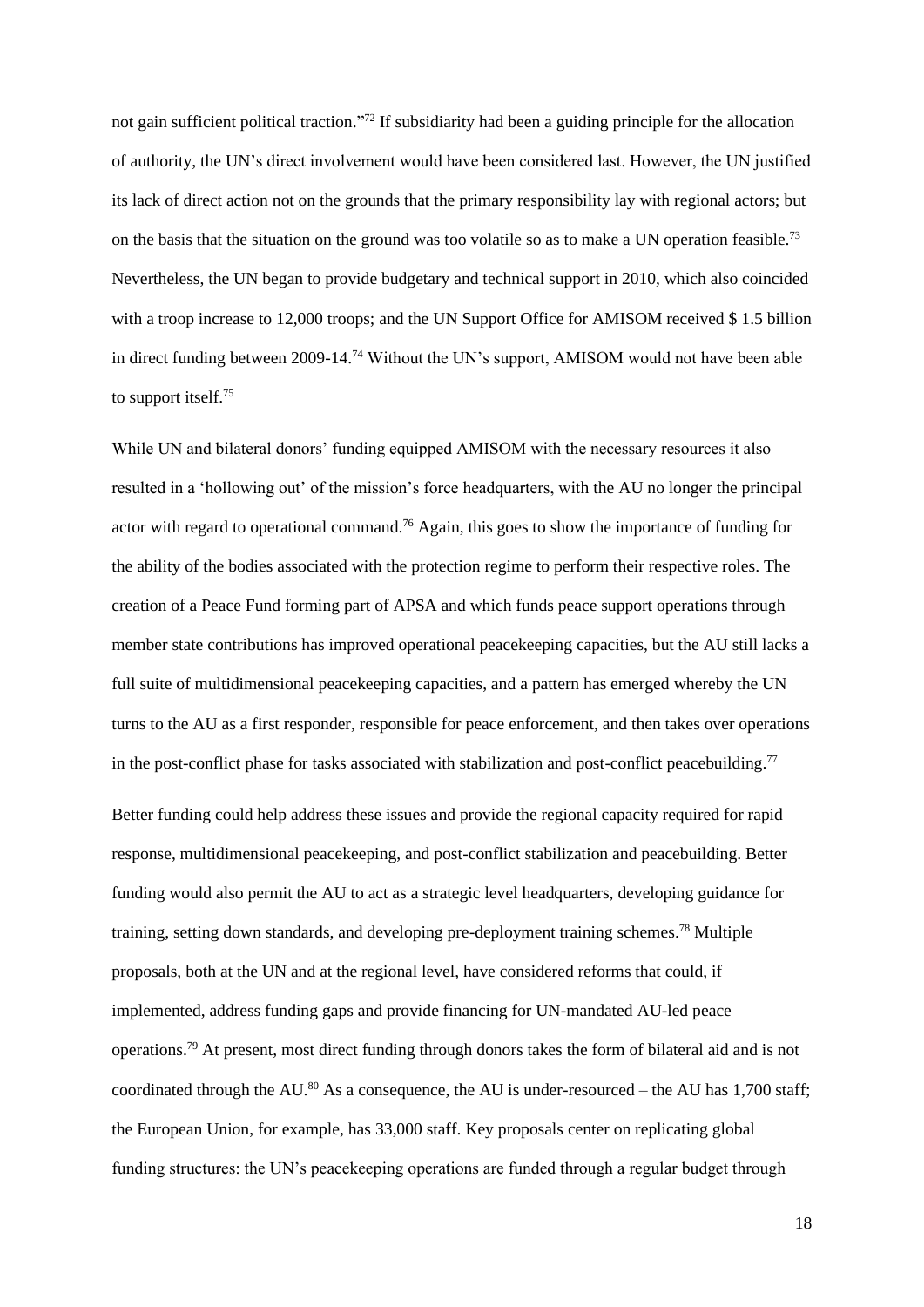which member states contribute contingent upon level of national income, debt burden, and per capita income. A report by the High Level Independent Panel on Peace Operations (HIPPO), "Uniting Our Strengths for Peace", advocated for direct financial, rather than in-kind, support from UN to UNmandated regional operations, but the proposal was resisted on the grounds that the UN would cede operational control, yet retain overall responsibility, and that use of the funds by the recipient organization would be difficult to monitor.<sup>81</sup> In September 2015 the AU submitted its own proposal, whereby 75% of the funding for UN-mandated AU missions would come from UN-assessed contributions, with the remainder to be covered by the AU.<sup>82</sup> However, the proposal, similarly, failed to garner sufficient support.

## *Human rights and international criminal justice*

Within the domain of human rights and international criminal justice, the human protection regime is comprised, institutionally, of courts and human rights commissions. At the international level, the United Nations Human Rights Council (UNHRC) and the International Criminal Court (ICC) are the principal permanent bodies. The ICC, created though the Rome Statue, is the only permanent court with jurisdiction for prosecuting the crime of genocide, crimes against humanity, war crimes, and the crime of aggression. At the regional level, two institutions underpin criminal justice and accountability: the African Commission on Human and People's Rights (the Banjul Commission) and the African Court on Human and People's Rights (the African Human Rights Court). In 2008, states signed a treaty merging the African Court on Human and People's Rights with the African Court of Justice, creating, once all necessary ratifications have been obtained, the African Court of Justice and Human Rights (ACJHR). An important addition to the jurisdiction of the African Court on Justice and Human and People's Rights came in the form of the Malabo Protocol, signed at the African Unit Summit of 2014, in Malabo, granting the proposed ACJHR jurisdiction over international crimes –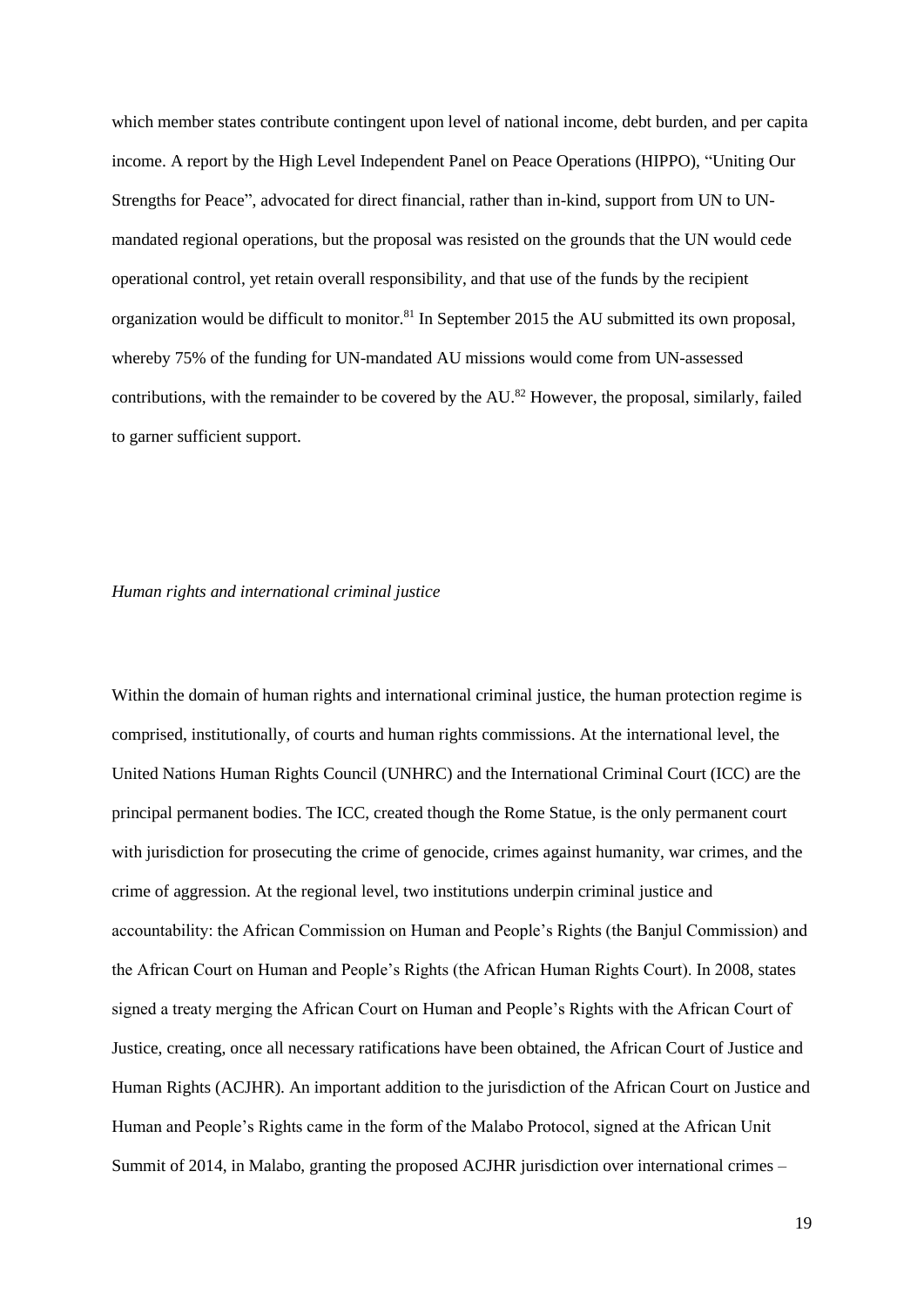effectively creating an "African Criminal Court".<sup>83</sup> Upon ratification by 15 signatories, the Court will thus be the world's first permanent regional court with the jurisdiction to prosecute suspected perpetrators of mass crimes.<sup>84</sup>

Three potential explanations exist for the emergence of a regional court with the mandate to investigate mass atrocity crimes and other crimes threatening international peace and security. First, the idea that it is the institutional embodiment of international norm diffusion. According to this perspective relevant institutions, including regional criminal courts,<sup>85</sup> are likely to become more common in future. Second, the idea that court is the result of a process of regional integration – a functionalist logic at work, in which integration in some policy areas spills over into other policy areas.<sup>86</sup> From this perspective the creation of the Court can be compared to the formation of the European Court of Human Rights. The third explanation is that the political impetus for broadening the jurisdiction of the Court can be explained, at least in part, with regional disapproval of the ICC, specifically its perceived selectivity and bias with regards to the cases it has decided to prosecute,  $87$ which have, since it became active in 2002, focused almost exclusively on situations in Africa (at present, only one out of eleven situations is non-African; however, among situations under preliminary examination, only two out of ten are African),<sup>88</sup> leading to regular threats of mass withdrawal from the body.<sup>89</sup> It is likely that all of these factors have played a role. The Malabo Protocol is modelled on the Rome Statute,<sup>90</sup> suggesting that a 'justice cascade' may explain the push for a regional court to investigate atrocity crimes.<sup>91</sup> At the same time, the ideational driver of judicial integration was undoubtedly the desire to establish an alternative judicial body to the ICC.

At present, the statute of the ACJHR has received the necessary number of signatures, but has yet to enter into force pending further ratifications.<sup>92</sup> The Malabo Protocol, at the time of writing, has received no ratifications.<sup>93</sup> Upon ratification of the Malabo Protocol, the ACJHR's statute will resemble the Rome Statue, investing it with the jurisdiction of investigation of suspected mass atrocity crimes. However, it also differs in one crucial way: as opposed to the Rome Statute, it includes a provision for official immunity.<sup>94</sup> The absence of official immunity is at the heart of the anti-impunity principle, championed by ICC advocates, but it has not remained uncontested among regional actors.<sup>95</sup>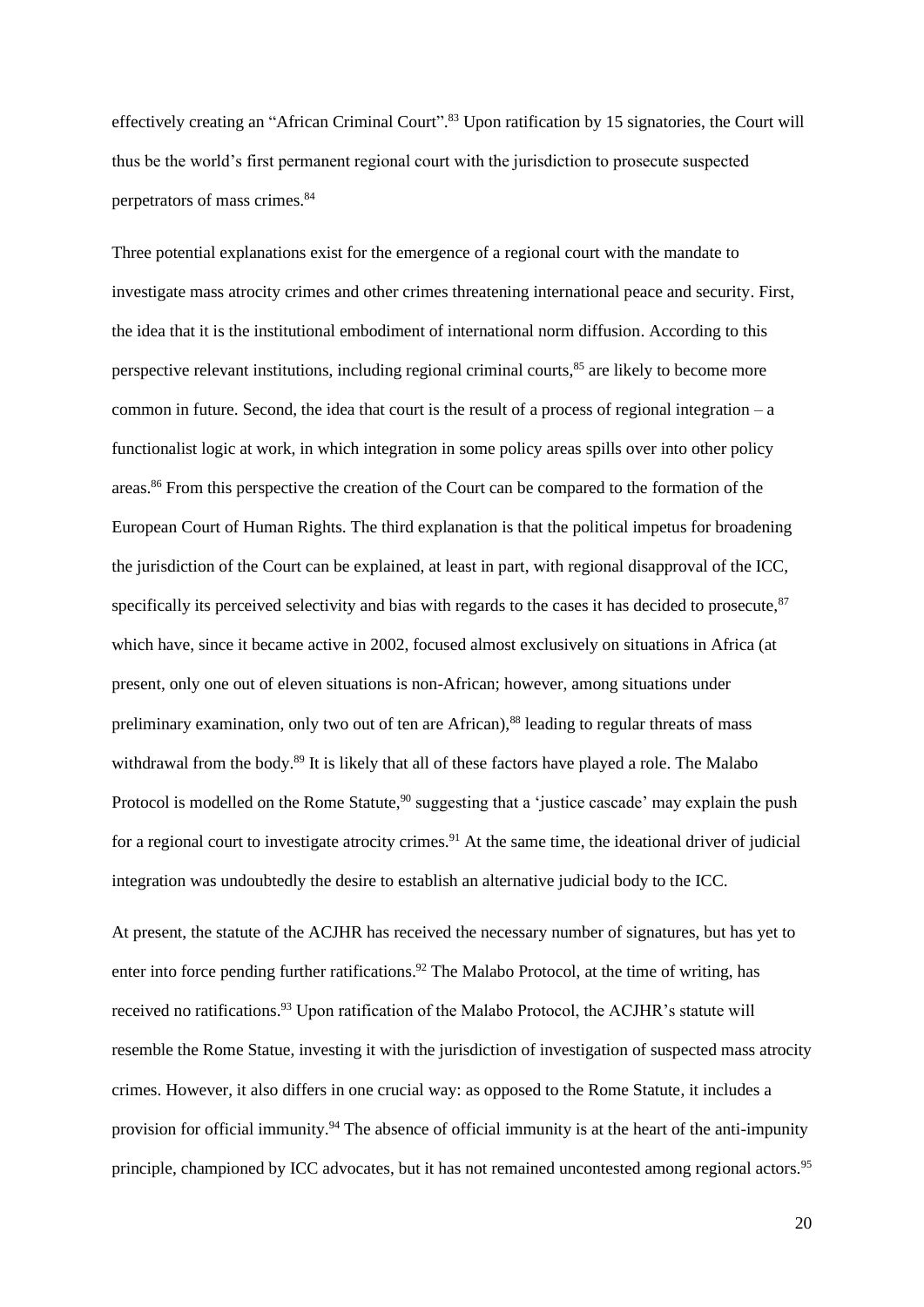The inclusion of official immunity in the ACJHR's statute will limit the ability of the Court to fully investigate all cases – which also impedes the ability of the Court to deter human rights violations. While these immunities mean that the barriers to accession to the body are lower, and that governments may be less likely to obstruct investigations and prosecutions, these provisions may also, perversely, incentivize governments implicated in atrocity crimes to remain in office beyond their term of office, for example by delaying, or suspending, elections.

Another likely impediment to the ability of the Court to function is the existence of overlapping jurisdiction with the ICC, and the lack of a procedural mechanism to establish responsibility. The statutes of the ICC and of the African Court of Justice and Human Rights make no mention of each other – there is no hierarchical structure, and no policy of subsidiarity or other means of establishing judicial authority. Likely consequences of an incoherent legal structure are turf battles on the one hand, and "forum shopping" on the other.<sup>96</sup> In order to avoid ICC prosecution, a state could refer a case to the African Court on Justice and Human Rights.<sup>97</sup> Furthermore, the threshold for referral to the Court is higher than that for referral to the ICC; the Rome Statute states a state must be "unwilling or unable *genuinely* to carry out the investigation or prosecution",<sup>98</sup> whereas the Malabo Protocol omits this qualification. However, at present, international criminal justice, at both the global and regional levels, lack an objective standard for interpreting the complementarity clauses. These could range from determining whether all legal means available have been exhausted; whether all suspects have been identified; whether trials are conducted in a timely manner; and convicted individuals have been punished.<sup>99</sup> A first step towards preventing turf battles and forum shopping could be to create a coherent system for international criminal justice that is based on a clear division of labour between the ICC and the future ACJHR. This could be on the basis of subsidiarity; on the basis of the gravity of the case (which is also an admission criterion for cases at the ICC); or the nature of the crime (the ACJHR will be mandated to investigate a broader range of crimes, such as human trafficking, or the exploitation of natural resources, which are not within the remit of the ICC).<sup>100</sup> At present, however, the global trend is in the opposite direction, given increased fragmentation of international criminal law, both substantively and institutionally. $101$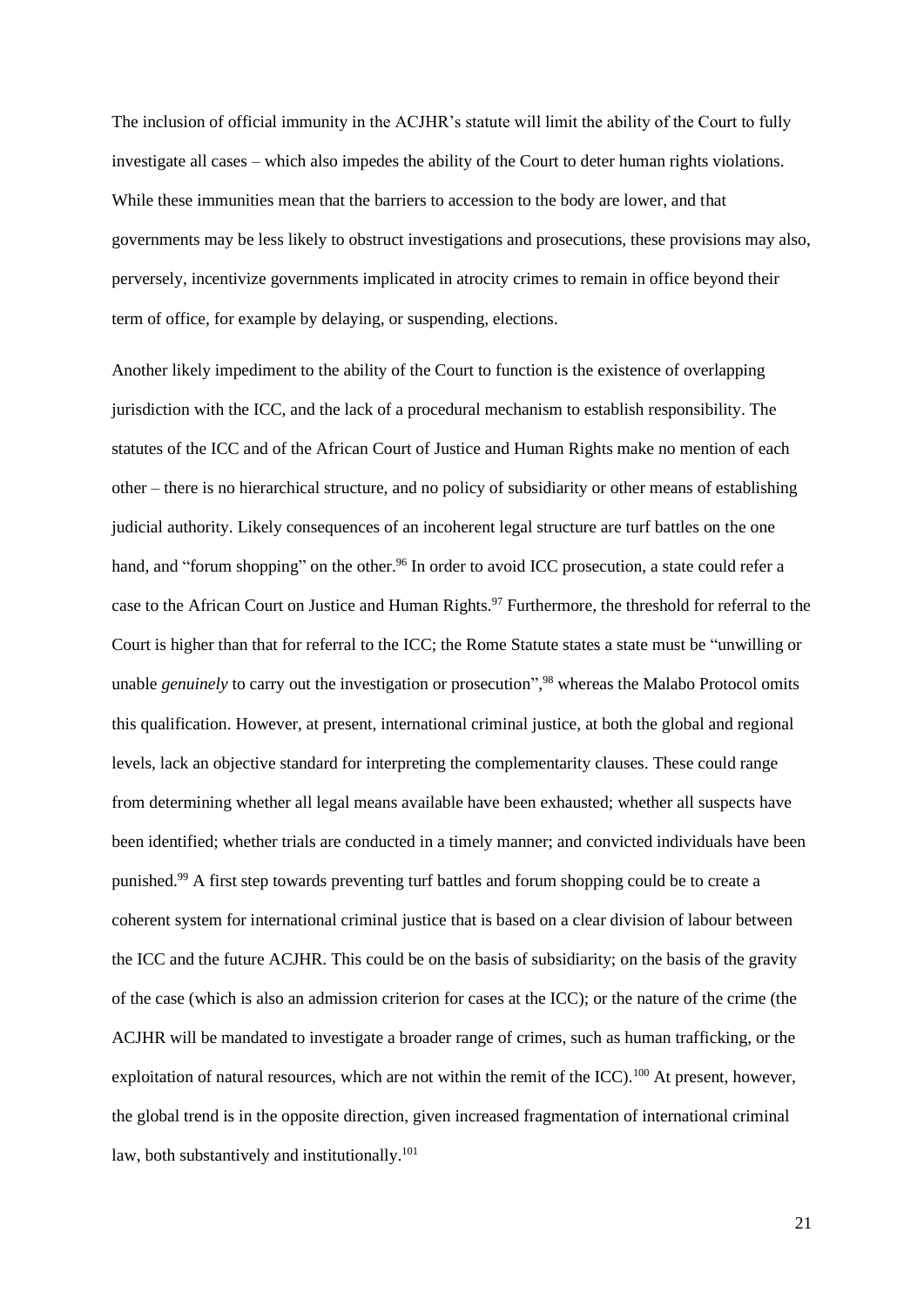### *Conclusions*

A web of governance structures at the international, regional, and sub-regional levels now exists, and expectations of actors at all levels are beginning to converge around human protection norms. International and regional institutions together form a global protection regime, with actors at different levels, and across a range of generalist and specialist bodies underpinning the regime. Specific protection practices – institutionalized channels for early warning and response, specific ways of coordinating mediation and preventive diplomacy, the development of permanent structures for peacekeeping, peacebuilding, and transitional justice – characterize the nascent global protection regime. This regime most closely resembles a 'tacit regime' according to Levy et al's classification,<sup>102</sup> where largely informal norms and practices influence the behaviour of a range of actors. It may be that these norms, practices, and institutions will become more formalised in the future.

At the regional level, a protection regime is beginning to emerge, reflected in an increasing number of specialized institutions that are becoming increasingly complex. The AU has become a major regional actor within the global protection regime. However, several factors inhibit the strength of the regional regime, and limit the agency of regional actors. Three problems in particular, as the preceding discussion has illustrated, interfere with the development of the regional regime and limit the agency of regional actors. These revolve around incoherence, inconsistency, and hypocrisy.

First, the incoherence of the protection regime and the inconsistencies produced by this incoherence. "Capacity" has been a traditional principle for locating responsibility. However, "capacity" and "subsidiarity" now offer two alternative regulative norms for structuring protection practice. On a case-by-case basis, an incoherent division of labour may result in competition among actors at the international, regional, and sub-regional levels. The case of Libya demonstrated this problem. International, regional, and local agents can make use of regulative norms to justify both inaction as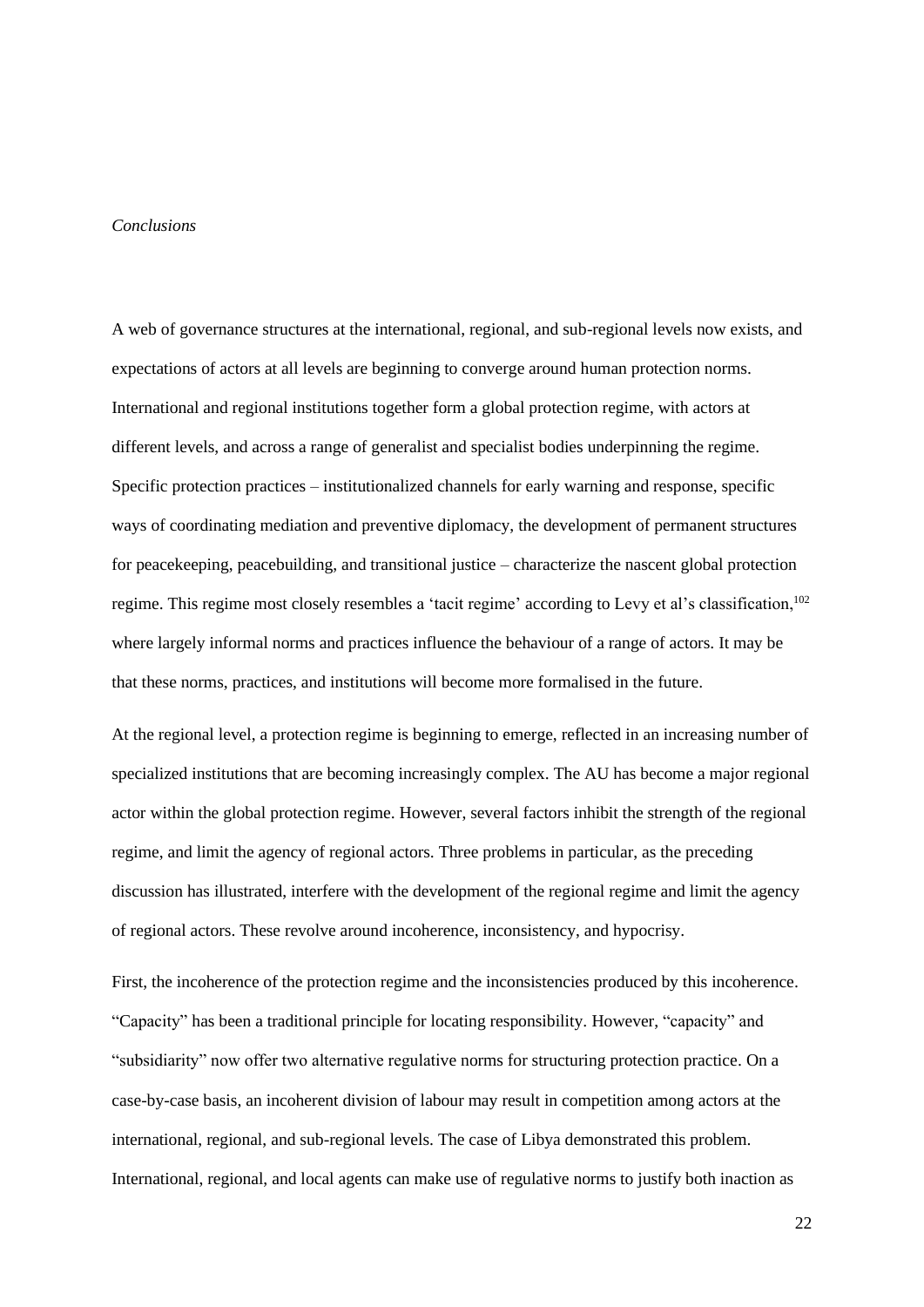well as action. Similarly, parallel structures mean that collective responses lack coordination, with the result that responses vary in terms of robustness and tenacity of response as well as measures utilised and procedures for authorisation and implementation. This inconsistency of practice inhibits the consolidation of the regime by casting doubt on its ability to regulate protection responses. The regulative principle of subsidiarity has not yet taken root to the extent that sub-regional and regional organizations are given preference as a matter of routine.

Second, hypocrisy and contestation of protection principles. A range of actors at all levels, including states and international organisations, and particularly autocratic leaders for whom the stakes are typically much higher, may be reluctant to put principles into practice if these principles threaten their authority in times of political volatility. This form of resistance is likely to continue to obstruct advocacy for international human protection norms and the development of protection practices, although to what extent remains to be seen. It may be that the hypocrisy that characterises the protection regime at present will diminish as norms of protection continue to consolidate and protection practices shape the incentives and behaviour of relevant actors.

Finally, a central problem is a lack of budgetary resources and under-staffing of relevant bodies. Insufficient funding is a key issue pervading all of the policy domains. Capacity and authority are coconstitutive – only a protective agent with the means to protect will be regarded as a legitimate protective agent.<sup>103</sup> Given the realities of uneven distribution of resources, this means that in practice it remains difficult for regional protective agents to meet protection responsibilities and to assume authority over protection issues. Capacity ought to be congruent with authority based on predetermined principles of identifying responsible protective agents – but it is not, and rather than bring capacities into line with principles of right authority, all too often international actors choose a pragmatic course of action where legitimacy, and hence the authority to act, is derived from capacity. The international protection regime is premised on the idea that regional actors have an important role to play in implementing protection norms, but devolution of protection authority has been lacking, with states with greater capacities less willing to cede authority.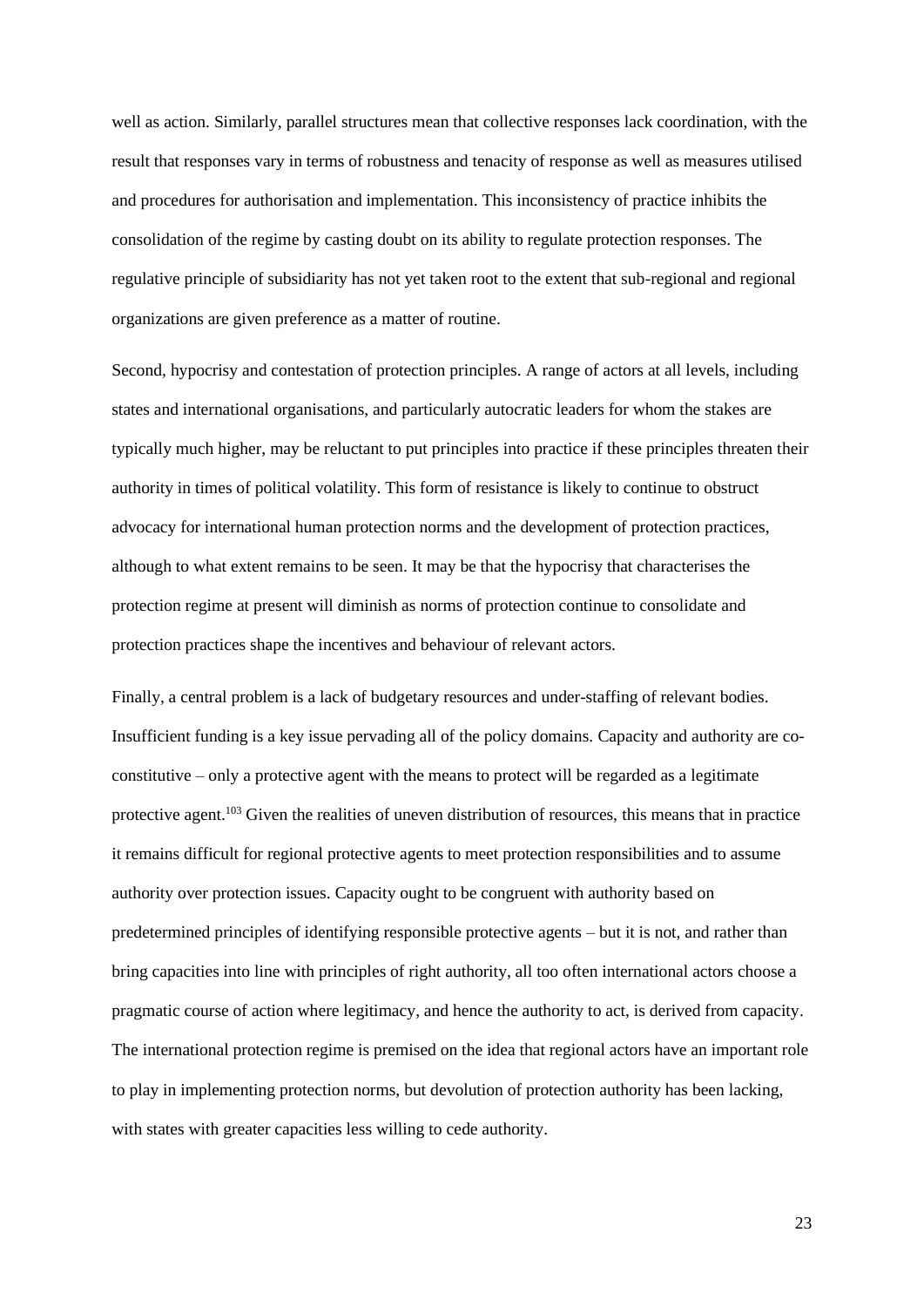In terms of policy, the implications are therefore clear: clearer mandates, clear international statutes, and better coordination among international actors can help to improve coherence and facilitate more effective collective action. Further research could outline ways in which international law can be harmonized, and international institutions reformed to consider the increasingly important role of regional actors and to coordinate international responsibilities across actors, both horizontally, and vertically. Improving the consistency of collective practice would improve trust in the regime. Finally, an acknowledgment, by relevant actors, that effective agency also requires access to adequate resources, the meeting of budgetary requirements, and sufficient staffing of relevant bodies. Equipping the AU and other regional bodies with better resources is therefore a principal route for strengthening the regional regime, realizing local agency, and reinforcing global protection norms.

<sup>&</sup>lt;sup>1</sup> Alex J. Bellamy, 'The Humanisation of Security? Towards an International Human Protection Regime', *European Journal of International Security* 1, no. 1 (February 2016): 112–33, https://doi.org/10.1017/eis.2015.5.

<sup>&</sup>lt;sup>2</sup> For a comparison with the role played by Latin America in the diffusion of human rights norms, see Kathryn Sikkink, 'Latin American Countries as Norm Protagonists of the Idea of International Human Rights', *Global Governance* 20, no. 3 (2014): 389–404.

<sup>3</sup> Jakkie Cilliers and Kathryn Sturman, 'The Right Intervention', *African Security Review* 11, no. 3 (1 January 2002): 28–39, https://doi.org/10.1080/10246029.2002.9627966.

<sup>&</sup>lt;sup>4</sup> Tim Murithi, 'The Responsibility to Protect, as Enshrined in Article 4 of the Constitutive Act of the African Union', *African Security Review* 16, no. 3 (1 September 2007): 14–24,

https://doi.org/10.1080/10246029.2007.9627428.

<sup>5</sup> Bridget Conley, 'The "Politics of Protection": Assessing the African Union's Contributions to Reducing Violence Against Civilians', *International Peacekeeping* 24, no. 4 (8 August 2017): 566–89, https://doi.org/10.1080/13533312.2017.1345311.

<sup>6</sup> Tim Murithi, 'The African Union's Evolving Role in Peace Operations: The African Union Mission in Burundi, the African Union Mission in Sudan and the African Union Mission in Somalia', *African Security Review* 17, no. 1 (1 March 2008): 69–82, https://doi.org/10.1080/10246029.2008.9627460.; and specifically on UNAMID, Dr Sarah E. Kreps, 'The United Nations-African Union Mission in Darfur: Implications and Prospects for Success', *African Security Review* 16, no. 4 (1 December 2007): 65–79, https://doi.org/10.1080/10246029.2007.9627447.

<sup>7</sup> Issaka K. Souaré, 'The African Union as a Norm Entrepreneur on Military Coups d'état in Africa (1952– 2012): An Empirical Assessment\*', *The Journal of Modern African Studies* 52, no. 1 (March 2014): 69–94, https://doi.org/10.1017/S0022278X13000785.

<sup>8</sup> Tim Murithi, *The African Union: Pan-Africanism, Peacebuilding and Development, 1st Edition (Hardback) - Routledge*, accessed 21 August 2019, https://www.routledge.com/The-African-Union-Pan-Africanism-Peacebuilding-and-Development-1st-Edition/Murithi/p/book/9780754639534; Abou Jeng, *Peacebuilding in the African Union: Law, Philosophy and Practice* (Cambridge University Press, 2012).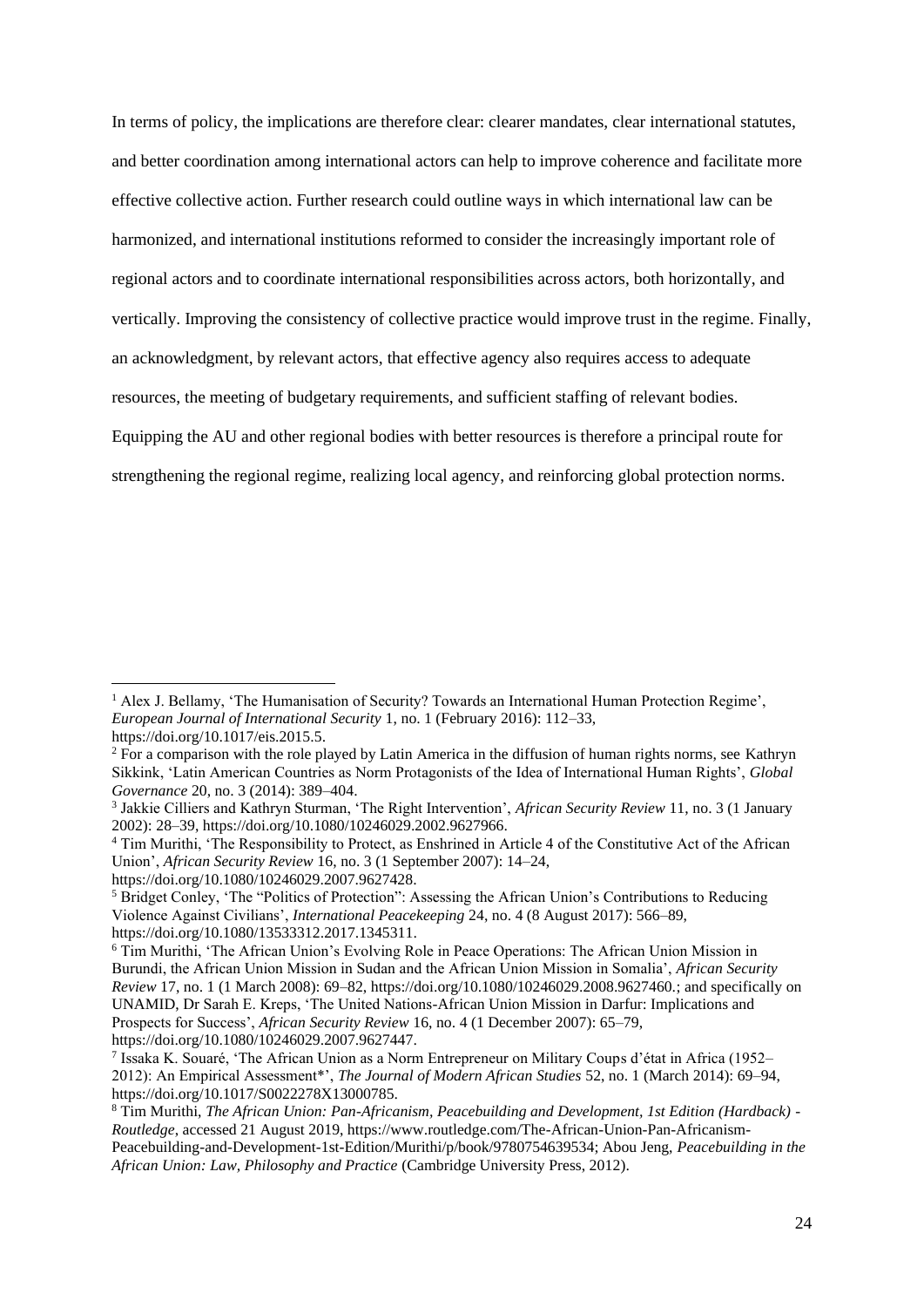<sup>9</sup> Gino Vlavonou, 'The APSA and (Complex) International Security Regime Theory: A Critique', *African Security* 12, no. 1 (2 January 2019): 87–110, https://doi.org/10.1080/19392206.2019.1587143. surveys practices of the African Peace and Security Architecture (APSA)

<sup>10</sup> Noele Crossley, *Evaluating the Responsibility to Protect: Mass Atrocity Prevention as a Consolidating Norm in International Society*, 1 edition (Milton Park, Abingdon, Oxon ; New York, NY: Routledge, 2016); Noele Crossley, 'Conceptualising Consistency: Coherence, Principles, and the Practice of Human Protection', *Global Responsibility to Protect*, forthcoming.

<sup>11</sup> Amitav Acharya, 'How Ideas Spread: Whose Norms Matter? Norm Localization and Institutional Change in Asian Regionalism', *International Organization* 58, no. 2 (April 2004): 239–75, https://doi.org/10.1017/S0020818304582024.

<sup>12</sup> Antje Wiener, 'Contested Meanings of Norms: A Research Framework', *Comparative European Politics* 5, no. 1 (1 April 2007): 1–17, https://doi.org/10.1057/palgrave.cep.6110107.

<sup>13</sup> Kwesi Aning and Fiifi Edu-Afful, 'African Agency in R2P: Interventions by African Union and ECOWAS in Mali, Cote D'ivoire, and Libya', *International Studies Review* 18, no. 1 (1 March 2016): 120–33, https://doi.org/10.1093/isr/viv017.

<sup>14</sup> Craig Parsons, 'Showing Ideas as Causes: The Origins of the European Union', *International Organization*, 2002, https://doi.org/10.1162/002081802753485133.

<sup>15</sup> Robert Schuman, 'The Schuman Declaration – 9 May 1950', 2016, https://europa.eu/european-union/abouteu/symbols/europe-day/schuman-declaration\_en.

<sup>16</sup> Olayiwola Abegunrin, 'From Organization of African Unity to African Union', in *Africa in Global Politics in the Twenty-First Century: A Panafrican Perspective*, ed. Olayiwola Abegunrin (New York: Palgrave Macmillan US, 2009), 141–72, https://doi.org/10.1057/9780230623903\_8.

<sup>17</sup> Rachel Murray, *Human Rights in Africa: From the OAU to the African Union* (Cambridge University Press, 2004)., 31

<sup>18</sup> Paul D. Williams, 'From Non-Intervention to Non-Indifference: The Origins and Development of the African Union's Security Culture', *African Affairs* 106, no. 423 (1 April 2007): 253–79,

https://doi.org/10.1093/afraf/adm001.

<sup>19</sup> Armstrong M. Adejo, 'From OAU to AU: New Wine in Old Bottles?', *African Journal of International Affairs* 4, no. 1 & 2 (n.d.): 119–41.

 $20$ <sup>'</sup>'Constitutive Act of the African Union' (African Union, 11 July 2000).

<sup>21</sup> Alan Bloomfield, 'Norm Antipreneurs and Theorising Resistance to Normative Change', *Review of International Studies* 42, no. 2 (April 2016): 310–33, https://doi.org/10.1017/S026021051500025X.

<sup>22</sup> ICISS, 'The Responsibility to Protect: Report of the International Commission on Intervention and State Sovereignty', 2001.

<sup>23</sup> Cristina G. Stefan, 'On Non-Western Norm Shapers: Brazil and the Responsibility While Protecting', *European Journal of International Security* 2, no. 1 (February 2017): 88–110, https://doi.org/10.1017/eis.2016.18.

 $^{24}$  A history of colonialism is positively associated with opposition to the responsibility to protect principle. Jonas Claes, 'Protecting Civilians from Mass Atrocities: Meeting the Challenge of R2P Rejectionism', *Global Responsibility to Protect* 4, no. 1 (1 January 2012): 67–97, https://doi.org/10.1163/187598412X619685.

<sup>25</sup> Patrick Quinton-Brown, 'Mapping Dissent: The Responsibility to Protect and Its State Critics \*', *Global Responsibility to Protect* 5, no. 3 (1 January 2013): 260–82, https://doi.org/10.1163/1875984X-00503003. <sup>26</sup> Jess Gifkins, 'R2P in the UN Security Council: Darfur, Libya and Beyond', *Cooperation and Conflict* 51, no. 2 (1 June 2016): 148–65, https://doi.org/10.1177/0010836715613365.

<sup>27</sup> Amitav Acharya, 'The R2P and Norm Diffusion: Towards A Framework of Norm Circulation', *Global Responsibility to Protect* 5, no. 4 (1 January 2013): 466–79, https://doi.org/10.1163/1875984X-00504006. <sup>28</sup> Claes, 'Protecting Civilians from Mass Atrocities'.

<sup>29</sup> Karen J. Alter and Kal Raustiala, 'The Rise of International Regime Complexity', *Annual Review of Law and Social Science* 14, no. 1 (2018): 329–49, https://doi.org/10.1146/annurev-lawsocsci-101317-030830.

<sup>30</sup> Stephen D. Krasner, 'Structural Causes and Regime Consequences: Regimes as Intervening Variables', *International Organization* 36, no. 2 (1982): 185–205. For a discussion of the regional security culture, see Williams, 'From Non-Intervention to Non-Indifference'.

<sup>31</sup> Marc A. Levy, Oran R. Young, and Michael Zürn, 'The Study of International Regimes', *European Journal of International Relations* 1, no. 3 (1 September 1995): 267–330,

https://doi.org/10.1177/1354066195001003001.

<sup>32</sup> Andrew Hurrell, 'One World? Many Worlds? The Place of Regions in the Study of International Society', *International Affairs* 83, no. 1 (1 January 2007): 127–46, https://doi.org/10.1111/j.1468-2346.2007.00606.x. <sup>33</sup> Bas Arts, 'Regimes, Non-State Actors and the State System:: A `Structurational' Regime Model', *European* 

*Journal of International Relations* 6, no. 4 (1 December 2000): 513–42, https://doi.org/10.1177/1354066100006004003.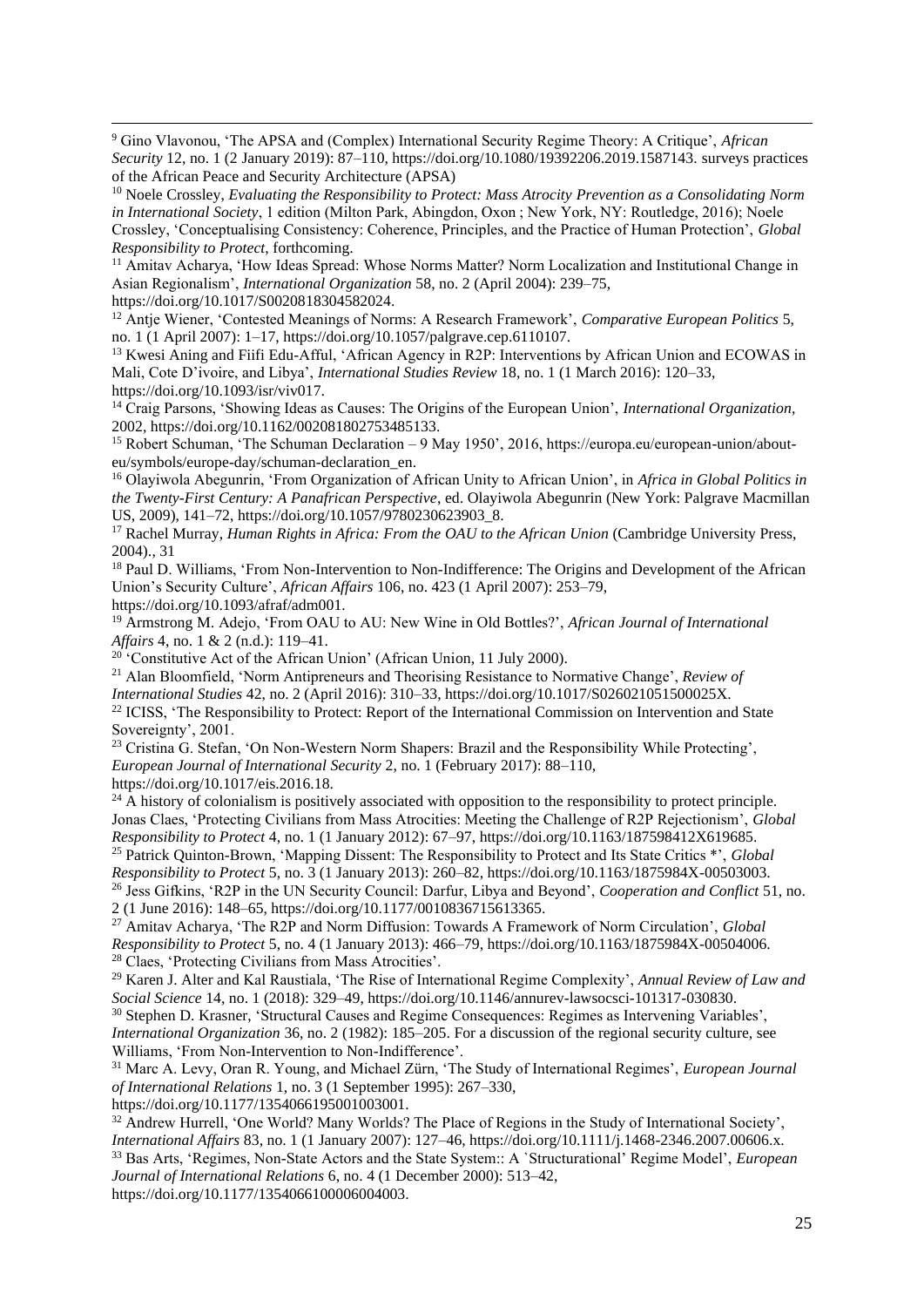<sup>34</sup> Paul D. Williams, 'Reflections on the Evolving African Peace and Security Architecture', *African Security* 7, no. 3 (3 July 2014): 147–62, https://doi.org/10.1080/19392206.2014.939886.

<sup>35</sup> Other central tasks are the implementation of a common defence policy; combating international terrorism; prevent conflict; promote good governance; the provision of humanitarian assistance African Union, "Peace and Security Council." The APSA also encompasses the African Standby Force, the Continental Early Warning System, the Peace Fund, the Panel of the Wise, sub-regional mechanisms facilitated through regional economic communities (International Conference on the Great Lakes Region, South African Development Community, Economic Community of West African States, and Inter-Governmental Authority on Development), and relevant offices of the African Union Commission.

<sup>36</sup> A detailed survey of the institutional capacities of the five sub-regional organisations is provided in the report of the African Task Force on the Prevention of Mass Atrocities. 'African Regional Communities and the Prevention of Mass Atrocities' (Budapest Centre for Mass Atrocities Prevention, n.d.),

http://www.genocideprevention.eu/projects/africantaskforce/.

<sup>37</sup> Bellamy, 'The Humanisation of Security?'

<sup>38</sup> Acharya, 'How Ideas Spread'.

<sup>39</sup> Amitav Acharya, 'Who Are the Norm Makers? The Asian-African Conference in Bandung and the Evolution of Norms', *Global Governance* 20, no. 3 (2014): 406.

<sup>40</sup> Alexander Betts, 'Regime Complexity and International Organizations: UNHCR as a Challenged Institution', *Global Governance; Leiden* 19, no. 1 (March 2013): 69–81.

<sup>41</sup> Amitav Acharya, 'Norm Subsidiarity and Regional Orders: Sovereignty, Regionalism, and Rule-Making in the Third World', *International Studies Quarterly* 55, no. 1 (1 March 2011): 95–123,

https://doi.org/10.1111/j.1468-2478.2010.00637.x.

<sup>42</sup> Stephen D. Krasner, *Sovereignty: Organized Hypocrisy* (Princeton, N.J: Princeton University Press, 1999). <sup>43</sup> Vlavonou, 'The APSA and (Complex) International Security Regime Theory'.

<sup>44</sup> Noele Crossley, 'Is R2P Still Controversial? Continuity and Change in the Debate on Humanitarian Intervention', *Cambridge Review of International Affairs*, 2018.

<sup>45</sup> W. Andy Knight and Randolph B. Persaud, 'Subsidiarity, Regional Governance, and Caribbean Security', *Latin American Politics and Society* 43, no. 1 (2001): 29–56, https://doi.org/10.2307/3177012.

<sup>46</sup> W. Andy Knight, 'Towards a Subsidiarity Model for Peacemaking and Preventive Diplomacy: Making Chapter VIII of the UN Charter Operational', *Third World Quarterly* 17, no. 1 (1 March 1996): 31–52, https://doi.org/10.1080/01436599650035761.

<sup>47</sup> Steven Zyck and Robert Muggah, 'Preventive Diplomacy and Conflict Prevention: Obstacles and Opportunities', *Stability: International Journal of Security and Development* 1, no. 1 (25 September 2012): 68– 75, https://doi.org/10.5334/sta.ac. outlines emerging structures at the global and regional levels.

<sup>48</sup> Allard Duursma, 'Partnering to Make Peace: The Effectiveness of Joint African and Non-African Mediation Efforts', *International Peacekeeping* 24, no. 4 (8 August 2017): 590–615,

https://doi.org/10.1080/13533312.2017.1345312.

<sup>49</sup> For example, Kenya (2008), Zimbabwe (2008), Madagascar (2009), Cote D'Ivoire (2011). Darfur (2011), Libya (2011, Guinea-Bissau (2012), Mali (2012), CAR (2013, and 2015), and Burkina Faso (2015).

<sup>50</sup> João Gomes Porto and Kapinga Yvette Ngandu, 'The African Union, Preventive Diplomacy, Mediation, and the Panel of the Wise: Review and Reflection on the Panel's First Six Years', *African Security* 7, no. 3 (3 July 2014): 181–206, https://doi.org/10.1080/19392206.2014.952582.

<sup>51</sup> Interview, AU official, Addis Ababa, 29 July 2019.

<sup>52</sup> Interview, AU official, Addis Ababa, 26 July 2019.

<sup>53</sup> Laurie Nathan, 'How to Manage Interorganizational Disputes over Mediation in Africa', *Global Governance: A Review of Multilateralism and International Organizations* 23, no. 2 (19 August 2017): 151–62, https://doi.org/10.1163/19426720-02302002., 151.

<sup>54</sup> Monica Kathina Juma, 'African Mediation of the Kenyan Post-2007 Election Crisis', *Journal of Contemporary African Studies* 27, no. 3 (1 July 2009): 407–30, https://doi.org/10.1080/02589000903187016; Elisabeth Lindenmayer and Josie Lianna Kaye, 'A Choice for Peace? The Story of Forty-One Days of Mediation in Kenya', 21 August 2009, https://www.ipinst.org/2009/08/a-choice-for-peace-the-story-of-fortyone-days-of-mediation-in-kenya.

<sup>55</sup> Nathan, 'How to Manage Interorganizational Disputes over Mediation in Africa'.

<sup>56</sup> Interview, AU official, Addis Ababa, 29 July 2019.

<sup>57</sup> Nathan, 'How to Manage Interorganizational Disputes over Mediation in Africa'.

<sup>58</sup> Interview, AU official, Addis Ababa, 26 July 2019.

<sup>59</sup> 'Peace and Security Council, Communiqué, 669th Meeting, PSC/PR/COMM.(DCLXIX)' (African Union, 21 March 2017). Para 4

<sup>60</sup> Nina Wilen and Paul D. Williams, 'The African Union and Coercive Diplomacy: The Case of Burundi', *Journal of Modern African Studies* 56, no. 4 (n.d.): 673–96.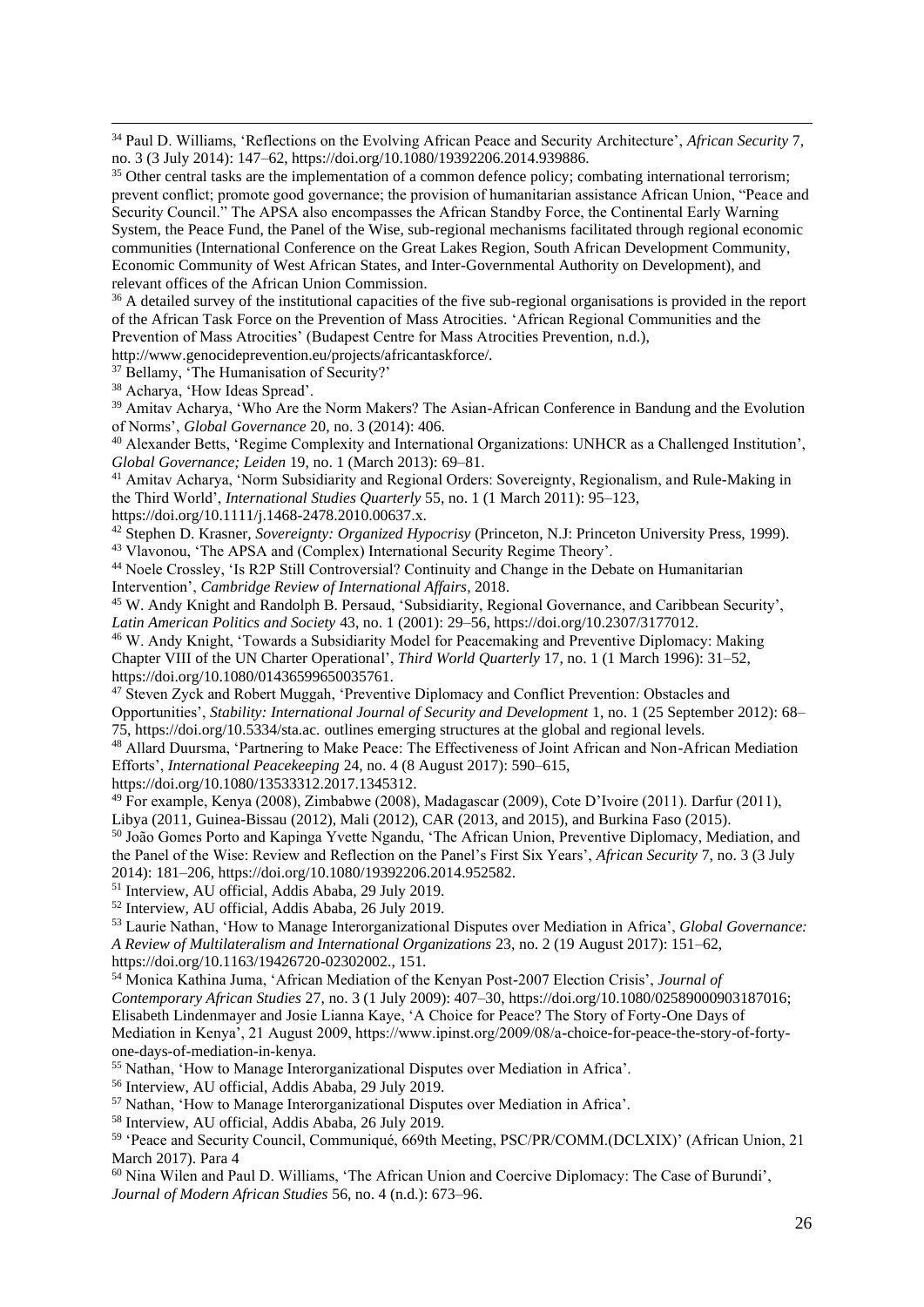<sup>61</sup> Alice Ackermann, 'The Idea and Practice of Conflict Prevention', *Journal of Peace Research* 40, no. 3 (2003): 339–47.

<sup>62</sup> 'Constitutive Act', 3.

<sup>63</sup> Tim Murithi, 'The African Union as a Norm Entrepreneur: The Limits of Human Protection and Mass Atrocities Prevention', *Global Responsibility to Protect* 8, no. 2–3 (24 May 2016): 227–48, https://doi.org/10.1163/1875984X-00803008.

<sup>64</sup> Murithi.

<sup>65</sup> The origins of the idea and resistance to it are outlined in Annie Herro, *UN Emergency Peace Service and the Responsibility to Protect* (Routledge, 2016), https://doi.org/10.4324/9781315816999.

<sup>66</sup> Linda Darkwa, 'The African Standby Force: The African Union's Tool for the Maintenance of Peace and Security', *Contemporary Security Policy* 38, no. 3 (2 September 2017): 471–82,

https://doi.org/10.1080/13523260.2017.1342478.

<sup>67</sup> Cedric de Coning, 'Peace Enforcement in Africa: Doctrinal Distinctions between the African Union and United Nations', *Contemporary Security Policy* 38, no. 1 (2 January 2017): 145–60, https://doi.org/10.1080/13523260.2017.1283108.

<sup>68</sup> Peter Albrecht and Cathy Haenlein, 'Fragmented Peacekeeping: The African Union in Somalia', *The RUSI Journal* 161, no. 1 (2 January 2016): 50–61, https://doi.org/10.1080/03071847.2016.1152121.

<sup>69</sup> Paul D. Williams, *Fighting for Peace in Somalia: A History and Analysis of the African Union Mission (AMISOM), 2007-2017* (Oxford, New York: Oxford University Press, 2018).

<sup>70</sup> Williams., p. 27

<sup>71</sup> Paul D. Williams, 'Joining AMISOM: Why Six African States Contributed Troops to the African Union Mission in Somalia', *Journal of Eastern African Studies* 12, no. 1 (2 January 2018): 172–92, https://doi.org/10.1080/17531055.2018.1418159.

<sup>72</sup> Williams, *Fighting for Peace in Somalia*., pp. 26-27.

<sup>73</sup> Albrecht and Haenlein, 'Fragmented Peacekeeping'.

<sup>74</sup> Albrecht and Haenlein.

<sup>75</sup> Interview, Western diplomat, Addis Ababa, 26 July 2019.

<sup>76</sup> Albrecht and Haenlein, 'Fragmented Peacekeeping'.

<sup>77</sup> de Coning, 'Peace Enforcement in Africa'.

<sup>78</sup> Interview, Western diplomat, Addis Ababa, 26 July 2019.

<sup>79</sup> Katharina P. Coleman, 'Extending UN Peacekeeping Financing Beyond UN Peacekeeping Operations? The Prospects and Challenges of Reform', *Global Governance; Leiden* 23, no. 1 (March 2017): 101–20,

http://ezproxy-prd.bodleian.ox.ac.uk:2066/10.1163/19426720-02301009.

<sup>80</sup> Interview, Western diplomat, Addis Ababa, 26 July 2019.

<sup>81</sup> 'Uniting Our Strengths for Peace - Politics, Partnership and People: Report of the High-Level Independent Panel on United Nations Peace Operations' (United Nations, n.d.)., p. 112.

82 Coleman, 'Extending UN Peacekeeping Financing Beyond UN Peacekeeping Operations?'

<sup>83</sup> Gerhard Werle and Moritz Vormbaum, 'Creating an African Criminal Court', in *The African Criminal Court: A Commentary on the Malabo Protocol*, ed. Gerhard Werle and Moritz Vormbaum, International Criminal

Justice Series (The Hague: T.M.C. Asser Press, 2017), 3–9, https://doi.org/10.1007/978-94-6265-150-0\_1. <sup>84</sup> The Malabo Protocol stipulates jurisdiction to investigate the following classes of crimes: genocide, crimes against humanity, war crimes, the crime of aggression, the crime of unconstitutional changes of government, piracy, terrorism, mercenarianism, corruption, money laundering, trafficking in persons, trafficking in drugs, trafficking in hazardous wastes, and the illicit exploitation of natural resources.

<sup>85</sup> Martha Finnemore, 'International Organizations as Teachers of Norms: The United Nations Educational, Scientific, and Cultural Organization and Science Policy', *International Organization* 47, no. 4 (ed 1993): 565– 97, https://doi.org/10.1017/S0020818300028101.

<sup>86</sup> Ernst B. Haas, *Beyond the Nation-State. Functionalism and International Organization.* (Stanford University Press, 1964).

<sup>87</sup> Jean-Baptiste Jeangène Vilmer, 'The African Union and the International Criminal Court: Counteracting the Crisis', *International Affairs* 92, no. 6 (2016): 1319–42, https://doi.org/10.1111/1468-2346.12747.

<sup>88</sup> International Criminal Court, 'Cases', 12 September 2019, https://www.icc-cpi.int/cases#.

<sup>89</sup> In 2016, three African states submitted their notification of withdrawal from the ICC – Burundi, Gambia, and South Africa. The Gambia and South Africa have since rescinded their withdrawal, and Burundi has left the ICC.

<sup>90</sup> Volker Nerlich, 'Preconditions to the Exercise of Jurisdiction (Article 46Ebis), Exercise of Jurisdiction (Article 46F) and the Prosecutor (Article 46G)', in *The African Criminal Court: A Commentary on the Malabo Protocol*, ed. Gerhard Werle and Moritz Vormbaum, International Criminal Justice Series (The Hague: T.M.C. Asser Press, 2017), 157–86, https://doi.org/10.1007/978-94-6265-150-0\_10.